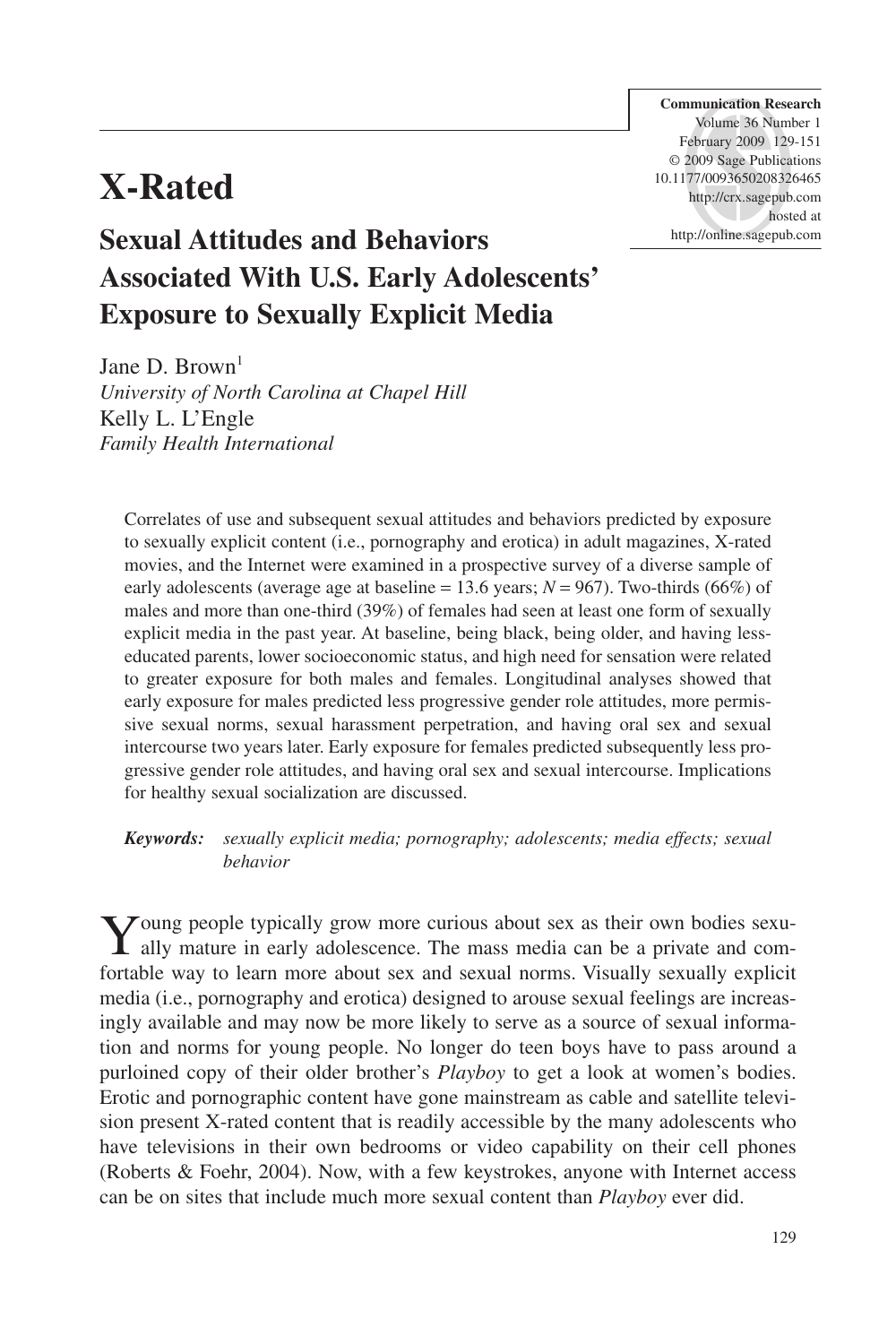In the context of a culture that provides little information about sexuality through conventional socialization channels such as parents, schools, and religion but condones a media environment replete with sexual content, the media have become important sexual socialization agents. Zillmann (2000, p. 41), in fact, argued that, "because consensually accepted programs of sexual education are lacking, erotica have come to serve as a primary agent of sexual socialization."

Although concern has been voiced about the possible negative effects of increased access that children and teens have to sexually explicit media, we know relatively little about recent use or effects of such content, especially in the United States. Recent studies in Taiwan (Lo & Wei, 2005), Sweden (Haggstrom-Nordin, Hansom & Tyden, 2005), and the Netherlands (Peter & Valkenburg, 2006a) have documented ready access and frequent use, especially among adolescent boys, but none of these studies have been longitudinal or have assessed both attitudinal and behavioral effects of exposure. Most studies of the effects of pornography have included college students and/or adults, not younger adolescents who may be most susceptible to attitudinal and behavioral effects as they begin to form their own ideas about appropriate and inappropriate sexual relationships and behavior (Malamuth & Huppin, 2005; Zillmann & Bryant, 1988). In this paper, patterns of sexually explicit media use among a demographically diverse panel of early adolescents in the United States are described and relationships between early exposure and sexual attitudes and behaviors two years later are investigated.

## **Background**

Malamuth and Huppin (2005, p. 315) defined pornography as "sexually explicit media that primarily are intended to arouse the viewer sexually." Others have defined pornography as "the description of, or pictures of, naked or nearly naked bodies in genital contact" (Traeen, Nilsen, & Stigum, 2006, p. 245). Given that much time has been spent trying to define what is meant by the terms "pornography," "erotica," and "obscenity," in this paper we'll use the term "sexually explicit media" as a more neutral term and as a way of distinguishing more visually explicit sexual content from most mainstream sexual content that does not include depictions of genitals or genital contact. Sexually explicit content ranges considerably from depictions of rather traditional heterosexual sexual behavior to multiple sexual partners, coercion, and nontraditional sex including bestiality and sadomasochism (Brosius, Weaver, & Staab, 1993).

For hundreds of years, young people have turned to sexually explicit materials to satisfy their curiosity about sexual bodies, how sex is performed, and to arouse themselves sexually (Brown & Bryant, 1989). A few small studies of U.S adolescents' exposure to sexually explicit magazines and movies in the 1980s found that even then exposure was almost universal by the end of high school. The average age of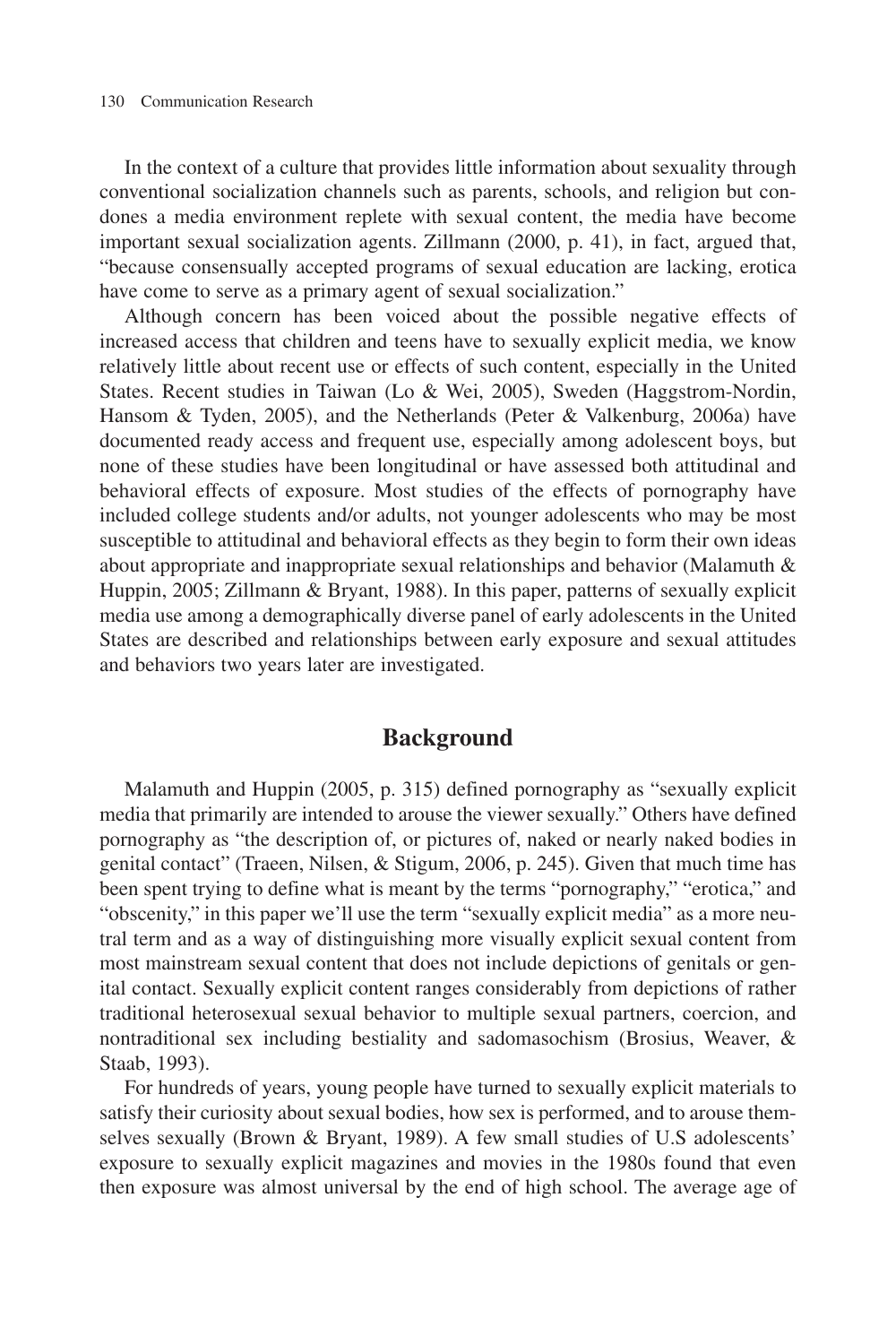first exposure to *Playboy* was 11 years for males and 12 for females; by 15 years old, most had also seen an X-rated film (Bryant & Brown, 1989).

What's different now is that the Internet and other new media technologies such as digital cameras and cell phones have made sexually explicit materials more accessible to younger people than ever before. Appetite for sexually explicit media has been a primary driver for the success of the Internet. In the late 1990s, it was estimated that the online pornography industry was worth more than \$1 billion and that half of all spending on the Internet was related to sexual activity (Griffiths, 2000). The Internet provides space for discussion and depiction of unconventional and bizarre sexual interests (e.g., discussion groups on almost any sexual paraphilia), as well as pornographic picture libraries, live strip and sex shows, and voyeuristic Web-Cam sites (Nathan, 2007).

#### **Patterns of Use**

Most recent research about adolescents' use of sexually explicit content has focused on the Internet in other countries. In 2001, about 40% of adolescents (14-17 years old) in Taiwan reported some exposure to Internet pornography (Lo & Wei, 2005). In the Netherlands, more than half (55%) of adolescents (13-18 years old) had seen at least one of five types of sexually explicit content on the Internet with an average frequency of less than once a month (Peter & Valkenburg, 2006a). Teens may sometimes have more trouble avoiding sexual material online than they have accessing it. In a 2001 study, 70% of 15- to 17-year-olds in the United States said they had "accidentally" seen pornography on the Internet (Rideout, 2001). In another survey, about one-fourth of 10- to 17-year-olds said they had experienced unwanted exposure to pictures of naked people or people having sex while online (Mitchell, Finkelhor, & Wolak, 2003).

Relatively little is known about which adolescents are most likely to use sexually explicit media. It is likely that young people, especially males, seek sexual information in the media as they enter puberty and sexual feelings and relationships become more relevant (Traeen et al., 2006; Trostle, 1993). One study of U.S. college students found that males were significantly more likely than females to have used the Internet for viewing sexually explicit media out of curiosity about sex (Goodson, McCormick, & Evens, 2001). In another study of early adolescent girls, those who matured sexually earlier than their age-mates were more interested in non-explicit sexual content in the media than those who had not yet entered puberty (Brown, Halpern & L'Engle, 2005). One online cross-sectional study of Dutch adolescents (13 to 18 years old) found that those who were more sexually interested, less satisfied with their lives, had younger friends, and had a fast Internet connection were those most likely to have seen sexually explicit media on the Internet (Peter & Valkenberg, 2006a). Males who had reached puberty earlier than their age-mates and adolescents with high needs for sensation were also more likely to have seen more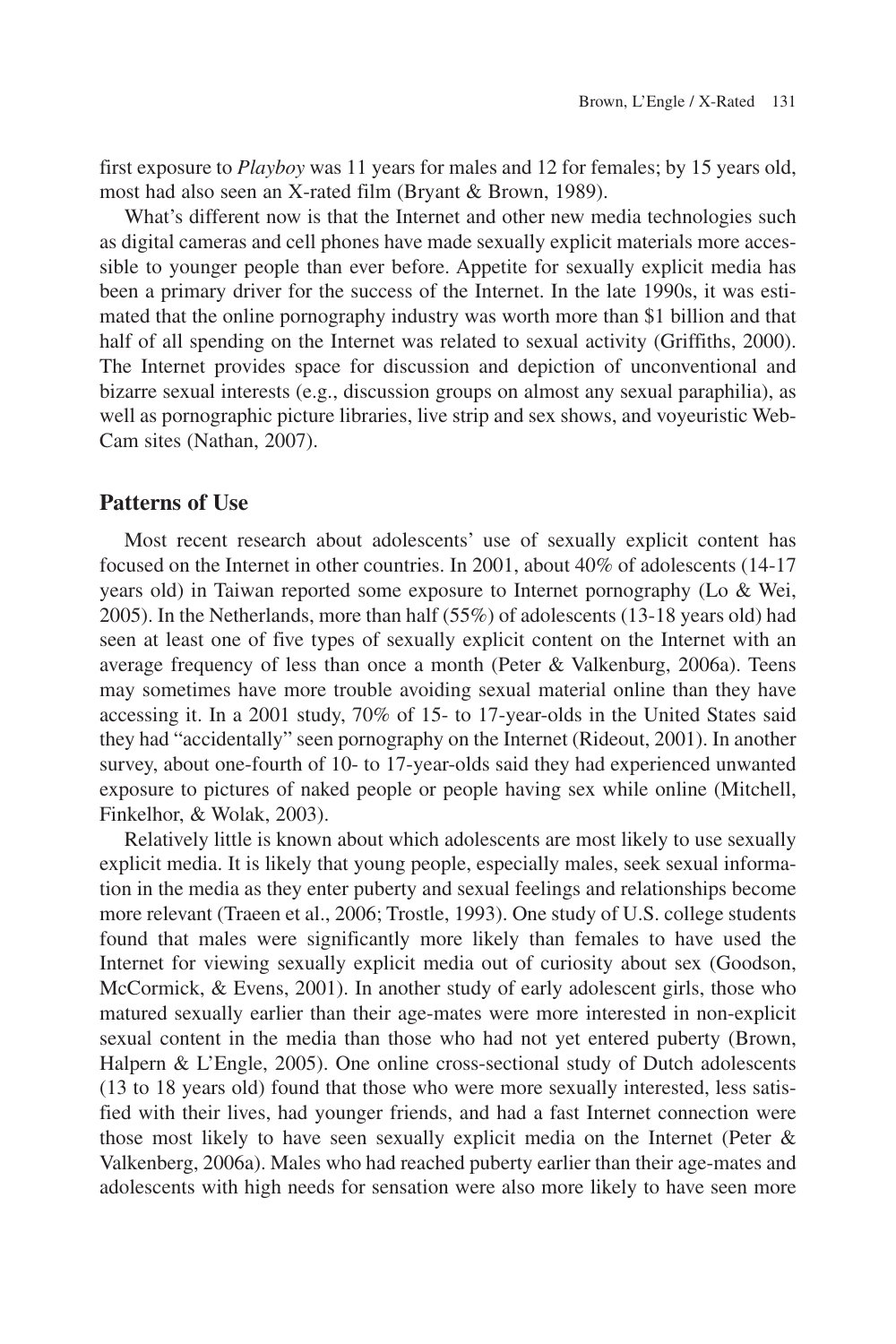sexually explicit media (Peter & Valkenberg, 2006a; Weisskirch & Murphy, 2004). Sensation seeking may be related to increased exposure to sexual content for arousal as well as a rebellious tasting of forbidden fruit (Donohew et al., 2000). In the study reported here, patterns of use of sexually explicit media among early adolescents in the United States are examined by demographics (race, gender, socioeconomic status [SES], parents' education), as well as pubertal status and need for sensation.

#### **Possible Effects**

Much of the concern over increasing accessibility of explicit sexual content is based on the assumption that young people may develop unrealistic ideas about and/or undesirable patterns of sexual behavior from exposure (Nathan, 2007). Although most research on the effects of pornography has been conducted with adults, those studies as well as studies and theories of sexual effects of mainstream media sexual content can be drawn on to postulate that ideas about gender roles, sexual aggression, and specific sexual behaviors could be learned from exposure.

Sexual socialization theory suggests that frequent exposure to consistent themes about gender and sexual behavior can affect a young person's developing sense of what is expected sexually for males and females and may affect subsequent behavior as well. Although only recently applied to sexual content (Aubrey, Harrison, Kramer, & Yellin, 2003), the cognitive information-processing model helps explain how exposure to sexually explicit media may affect young people's attitudes and behavior. Combining tenets of both social learning theory and script theory, the model suggests that through observation of relevant and attractive models in both real life and the media, people create and store "scripts" that guide social behavior. Scripts include information about what happens in the world, how people should behave in specific situations, and the likely outcomes of behavior (Huesmann, 1997). Firmly established scripts are most likely enacted when opportunities arise.

This model as well as the Media Practice Model (Steele, 1999) also help explain why gender differences in reaction to media often are found. Both models predict that use of and attention to media is based in individual identity needs, such that males will attend primarily to male scripts and females will attend to female scripts. Males and females also come to media with existing gender scripts that influence how media content is processed and incorporated in their everyday behavior (Aubrey et al., 2003).

Aubrey et al. (2003) and Ward (2003) have found that the sexual scripts for males and females on primetime television are different and adhere to stereotypes of males as seeking sexual "variety" (i.e., multiple partners) and females as desiring emotional commitment before consenting to sex. In a cross-sectional survey with college students, Aubrey et al. (2003) found that exposure to sexually oriented television was related in males to an expectation of a broad range of sexual activities in relationships and in females to the expectation of earlier sex in relationships, even after controlling for other potential explanations.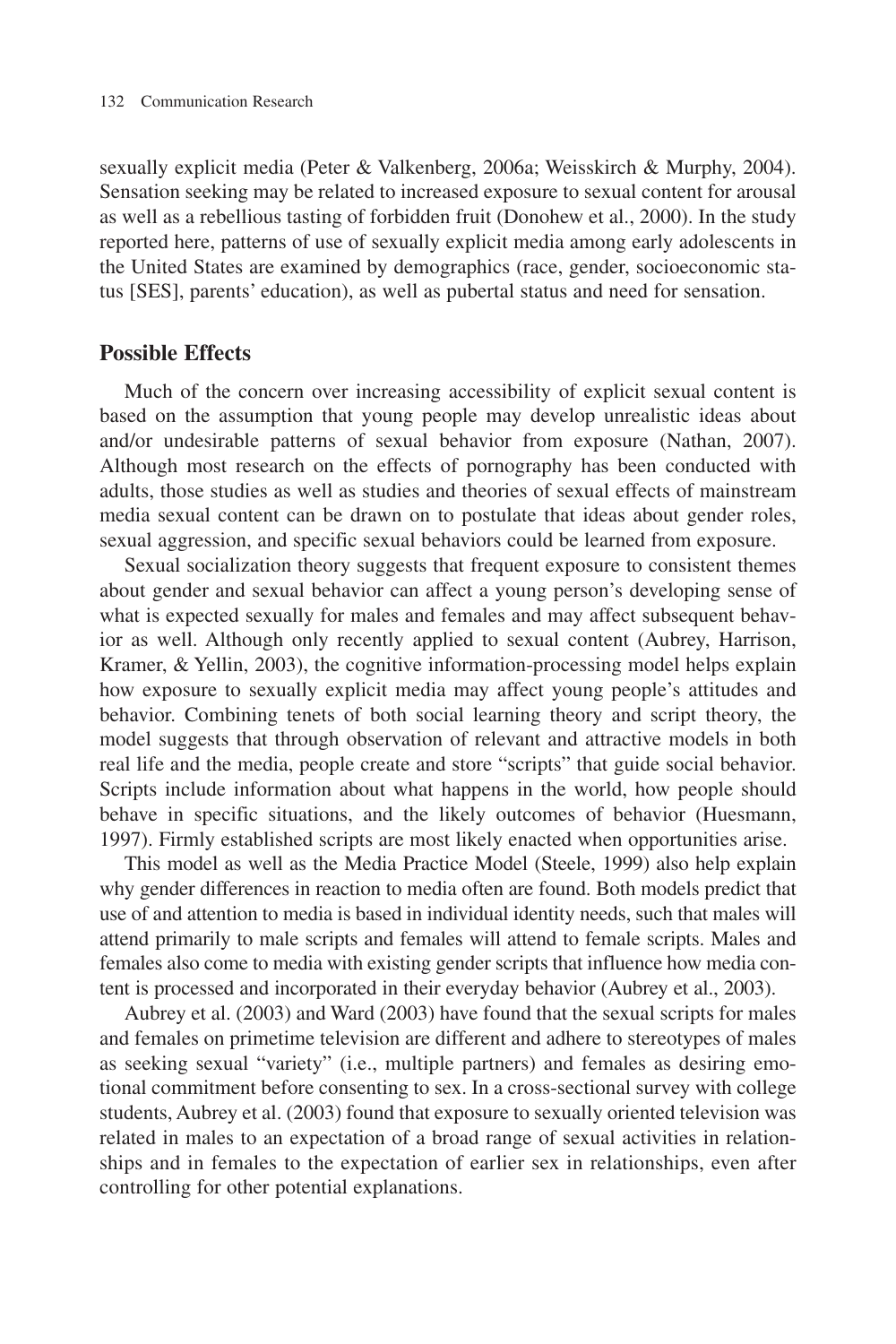In sexually explicit media the male script is probably even more about sexual variety than in mainstream media. Although systematic analyses of current sexually explicit media are rare, studies conducted in the 1980s and 1990s concluded that the typical sexual script is one in which focus is on the sexual desires and prowess of men, while women are the "sexually willing and available" objects (Brosius et al., 1993, p. 163; Cowan, Lee, Levy & Snyder, 1988). Sexually explicit media may be especially appealing to males because the media objectify sex, "making it seem like a thing, rather than an emotion or a relationship between people" and, in the process, "makes getting sex from women seem effortless" (Nathan, 2007, pp. 33-34). So, we might expect that exposure to sexually explicit media in which the male sexual script is exaggerated and the typical female sexual script is subverted to eschew emotional commitment should lead both males and females to hold more permissive sexual norms and less progressive gender role attitudes.

Little research has examined the relationship between exposure to sexually explicit content and gender role attitudes, although a meta-analysis of more than 30 experimental and non-experimental studies found a moderate relationship (effect size of .10) between regular television viewing and endorsement of gender stereotypes (Herrett-Skjellum & Allen, 1996). In a study of adolescents (11-17 years old), girls who saw "sexually objectified women and portrayals of men avoiding commitments" on primetime network television more often reported less "sexual agency" the perception of having power and control in sexual situations (Tolman, Kim, Schooler, & Sorsoli, 2007, p. 84).

In a series of experiments on the effects of exposure to X-rated movies with college students in the 1980s, Zillmann and Bryant (1988) found increased acceptance of premarital sex, overestimates of the prevalence of uncommon sexual activity, and less support for the concepts of marriage and monogamy. They (p. 521) suggested that viewers adopt more permissive sexual attitudes because, "pornographic scripts dwell on sexual engagements of parties who have just met, who are in no way attached or committed to one another, and who will part shortly, never to meet again. The parties involved... enjoy sexual stimulation for what it is, and do so at no social or emotional expense."

Given these prior findings that exposure to both mainstream and sexually explicit media result in stereotypical beliefs about male and female gender roles and permissive beliefs about sexual relationships, this hypothesis was tested:

*Hypothesis 1 (H1):* Exposure to sexually explicit content in early adolescence will predict less progressive gender role attitudes and more permissive sexual norms in later adolescence.

Much of the previous research on the effects of exposure to sexually explicit content has focused on the influence of sexually violent portrayals on sexual coercion and sexual violence in real life. Studies of college students have found, however, that exposure to even non-violent sexual content increases what has been called "sexual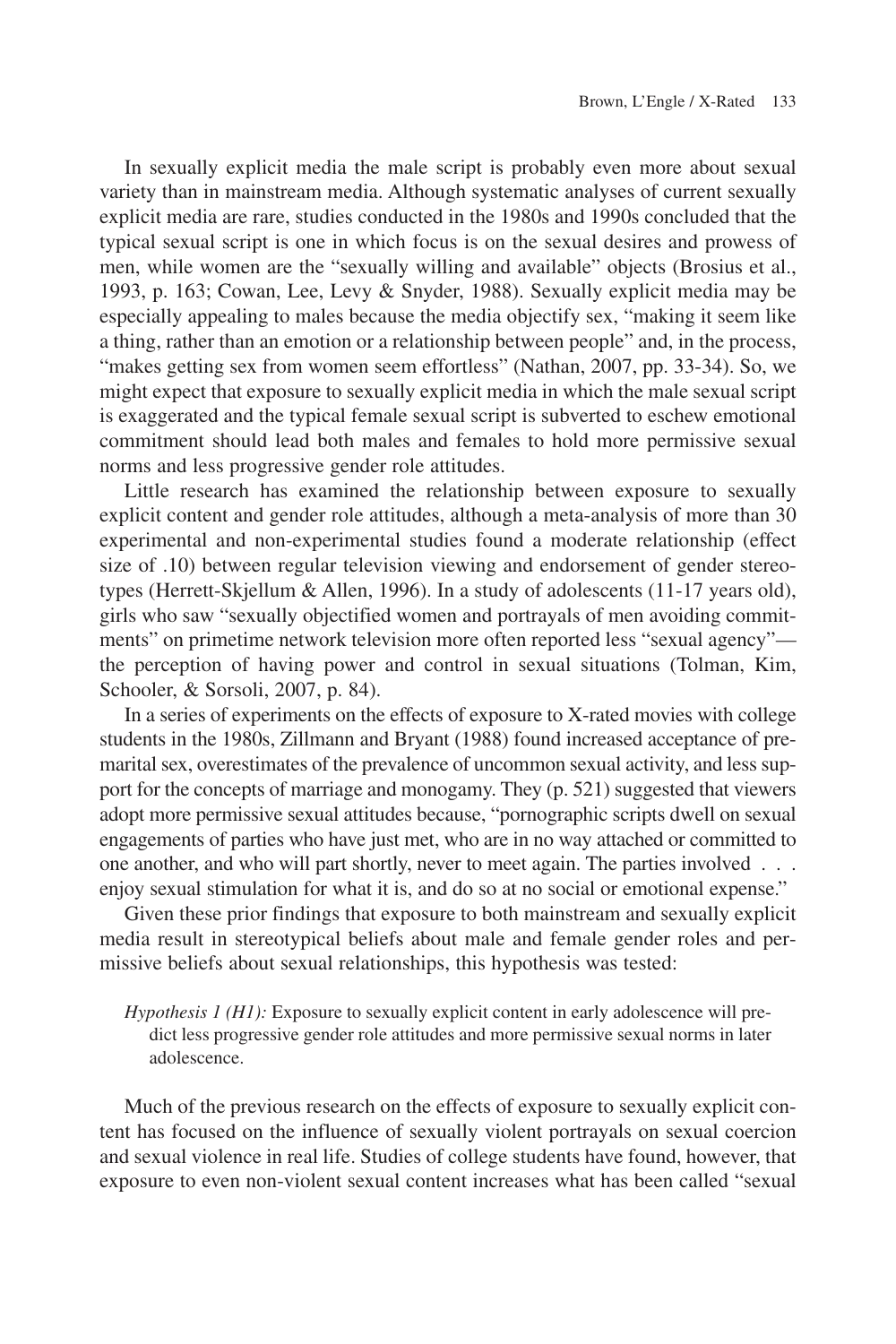callousness," and beliefs that females enjoy sexual aggression and rape (Check & Guloien, 1989; Zillmann, 1989; Zillmann & Bryant, 1982).

Recent research has focused on sexual harassment and sexual violence in dating relationships among adolescents as other forms of sexual aggression. Some surveys have found that sexual harassment such as touching, grabbing, or pinching in a sexual way; pulling clothing off or down; forcing a kiss; or other unwelcome sexual behavior has become almost normative in some high schools (Fineran & Bennett, 1999). It may be that exposure to sexually explicit materials that frequently depict male domination and female sexual readiness (Cowan & Dunn, 1994) increase early adolescents' willingness to engage in sexually harassing behavior. Since in early adolescence sexual harassment is more likely than other forms of sexual aggression, the following hypothesis was tested:

*Hypothesis 2 (H2):* Exposure to sexually explicit content as an early adolescent will predict greater perpetration of sexual harassment in later adolescence, especially for males.

Three recent large-scale longitudinal studies have found that exposure to nonexplicit sexual content on television and in other media frequently used by adolescents (music, magazines, and movies) predicts earlier initiation of sexual behaviors, including intercourse (Ashby, Arcari, & Edmonson, 2006; Brown et al., 2006; Collins et al., 2004). These studies have built on a growing body of previous smaller scale content analyses, cross-sectional surveys, and a few experiments that suggested that traditional media do affect teens' sexual attitudes and behaviors (Escobar-Chaves, Tortolero, Markham, Low, Eitel, & Thickstun, 2005).

Most prior research on the impact of sexually explicit content has focused on the sexual attitudes and arousal of college students and adults using cross-sectional surveys and a few experiments, so little is known about behavioral effects over longer time periods, especially among young adolescents. Earlier experimental studies of young adults showed that exposure to sexually explicit media affected erotic fantasies and increased self-reported sexual activity (Zillmann, 1989). A recent crosssectional study among 14- to 18-year-old black females found that exposure to X-rated movies was correlated with having sex more frequently, multiple sex partners, and not using contraception (Wingood et al., 2001). Young women in Sweden who had viewed pornography were more likely than those who had not viewed to report having had oral and anal intercourse (Rogala & Tyden, 2003; Tyden, Olsson, & Haggstrom-Nordin, 2001).

Exposure to sexually explicit media may affect sexual behavior by introducing novel sexual scripts, decreasing inhibitions, and increasing arousal. Studies in the 1980s found that nearly all females had been introduced to X-rated materials by someone else, usually an older male, and one-third while on a date (Bryant & Brown, 1989), so some use may occur in the moment as a tool for arousal. For early adolescents, exposure may also increase the perception that such behavior is normative and increase the desire to engage in such behavior.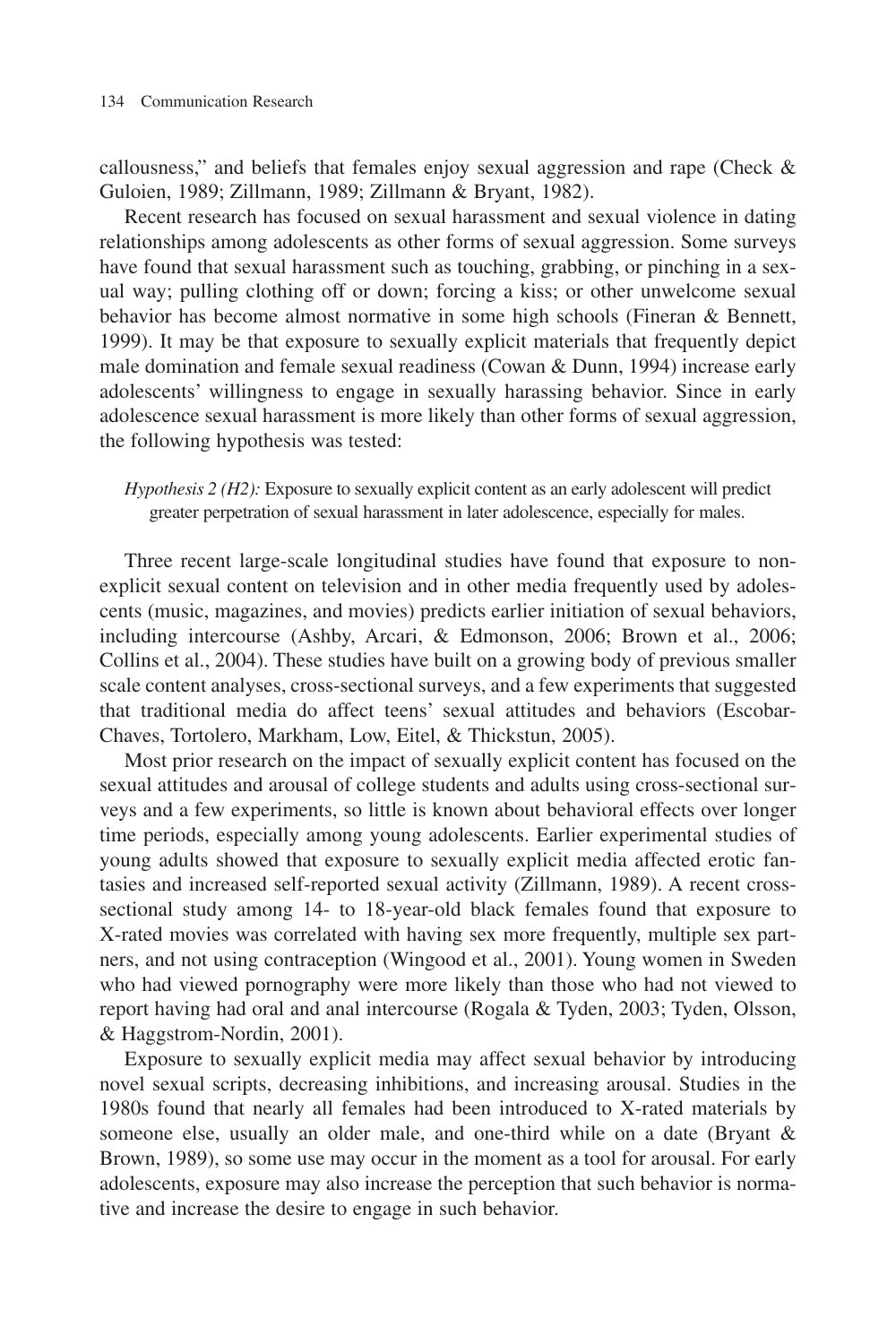In this study, the following hypothesis was tested:

*Hypothesis 3 (H3):* Exposure to sexually explicit media as an early adolescent will predict greater likelihood of having had oral sex and earlier transition to sexual intercourse in later adolescence, for both males and females.

# **Method**

#### **Data Collection and Sample**

Adolescents were initially recruited from 14 public middle schools in the Southeastern United States that enrolled rural, suburban, and urban teens and approximately equal proportions of black and white, male and female students. In fall 2001, brief informational sessions inviting students to complete a media use survey were held at each school, and approximately 3,000 7th and 8th graders (65% of eligible students) returned a media survey with parental consent.

From these, a stratified (by gender and by race [black and white]) random sample of 1,200 students was selected to complete a health survey in their homes, and 1,074 (90%) completed interviews in spring 2002. Two years later (2004), 1,017 teens (95% of the baseline health sample) completed a second in-home survey. The parent/guardian and the adolescent signed consent and assent forms guaranteeing confidentiality before the 45-minute-long survey was administered to the teen. The health survey was administered using Audio-Computer Assisted Self Interview (Audio-CASI), which allowed participants to answer survey questions on a laptop computer while hearing questions through private earphones and then touching the computer screen to respond. Adolescents were paid \$20 for their participation in each health survey. This study received approval from the university's institutional review board. Further details about the recruitment protocol are described in L'Engle, Pardun, and Brown (2004).

Data for the present study come from respondents who participated in the baseline and follow-up health surveys and provided complete responses at baseline to three questions about their use of sexually explicit content in movies, magazines, and on the computer  $(N = 967)$ . Respondents were evenly divided by gender  $(n = 483)$ males, 484 females) and race (478 whites, 489 blacks).

#### **Measures**

#### **Baseline Control Variables**

*Age.* Adolescents were first interviewed in the spring and summer of 7th or 8th grade and were 13.6 years old on average at baseline (*SD* = .70) and 15.6 years old at follow-up  $(SD = .70)$ .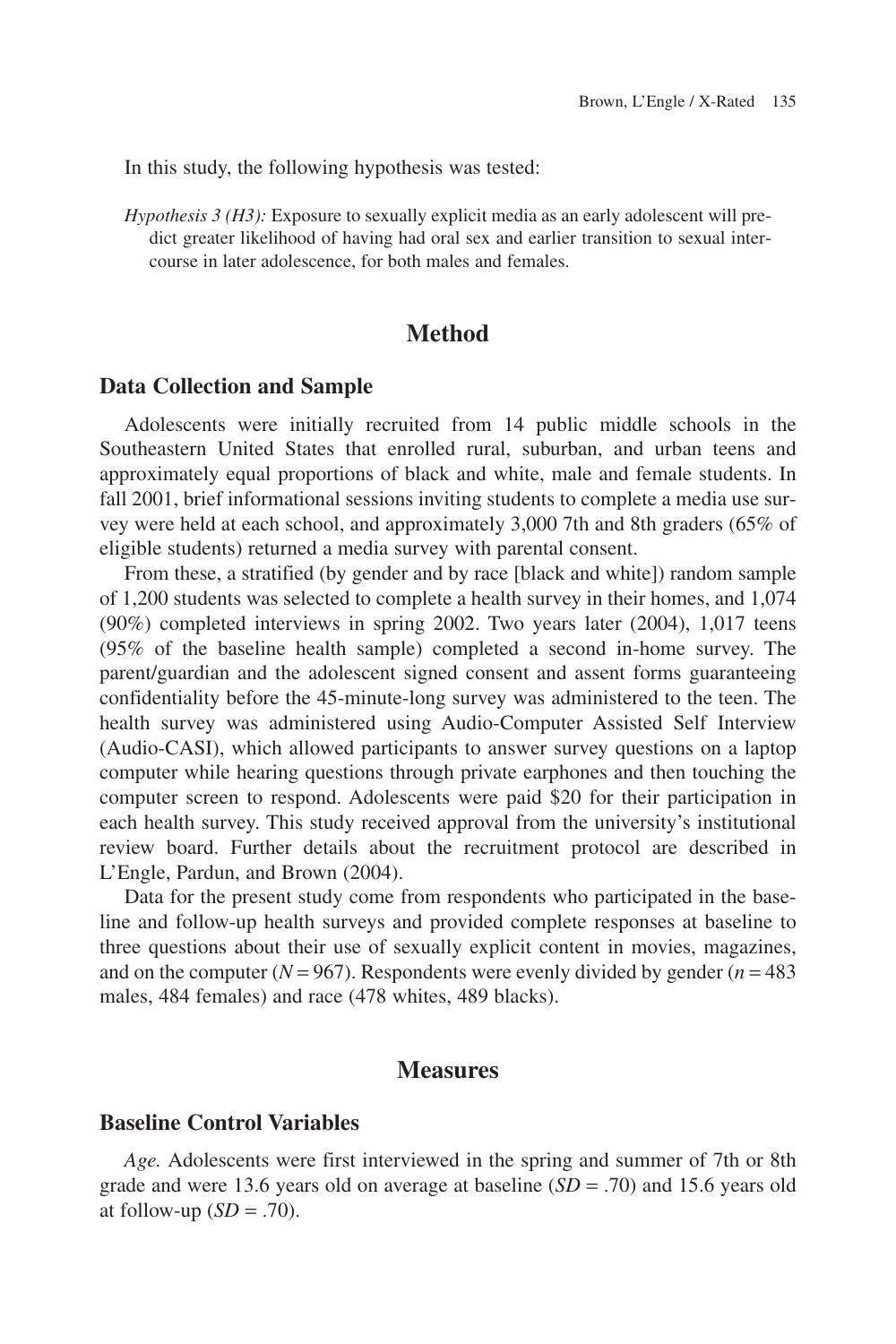*Race.* The sample included only teens who self-identified as either white or African-American/black. The sample was stratified by race because so little prior work on media effects has included sufficiently large samples of African-American adolescents and because studies of teens' sexual behavior have consistently found significant race differences in age at initiation of sexual intercourse and sexual health outcomes, including higher rates of pregnancy and sexually transmitted diseases among African-American youth (e.g., *Sexually Transmitted Disease Surveillance,* 2003; Ventura, Abma, Mosher, & Henshaw, 2004).

*SES.* SES was assessed with the question, "Did you receive free or reduced-price breakfast or lunch at school this year?" Adolescents who reported receiving free or reduced-price meals were categorized as low SES (Barone et al., 1996), and all others were categorized as high SES. Approximately one-third (31%) of the participants were categorized as low SES at baseline—a proportion that approximated the 35% of low-SES adolescents in the school population from which the study sample was recruited.

*Parent education.* Adolescents were asked to report the highest level of education completed by their mother and their father, ranging from "attended high school but did not graduate" to "attended school beyond college (like doctor, lawyer, professor, social worker, or scientist)." The highest level of education completed by the mother or father was used in analyses. About half of the parents (47%) had completed college or done some college work, 31% had post-graduate education, and 22% were high school graduates or less.

*Peer puberty comparison.* Pubertal development in comparison to peers was assessed with the following item: "Do you think that your body development is earlier or later than most other girls [boys] your age?" Responses ranged from 1 ("much later") to 5 ("much earlier"). Half of the adolescents (51%) reported that their physical development was the same as their peers, 25% reported that it was later, and 24% reported that it was earlier.

*Sensation seeking.* Sensation seeking was measured with a five-item scale that combined assessments of impulsivity (Donohew et al., 2000) and sensation seeking (Hoyle, Fejfar, & Miller, 2000), which were summed and averaged (Cronbach's alpha  $=$  .63). The questions were measured on a 5-point Likert scale from "strongly disagree" to "strongly agree" (mean  $= 2.93$ ,  $SD = .64$ ). The five items were, "I like new and exciting experiences, even if I have to break the rules," "I like to do scary things," "I do whatever is the most fun," "I do whatever feels good," and "I like friends who are exciting and unpredictable."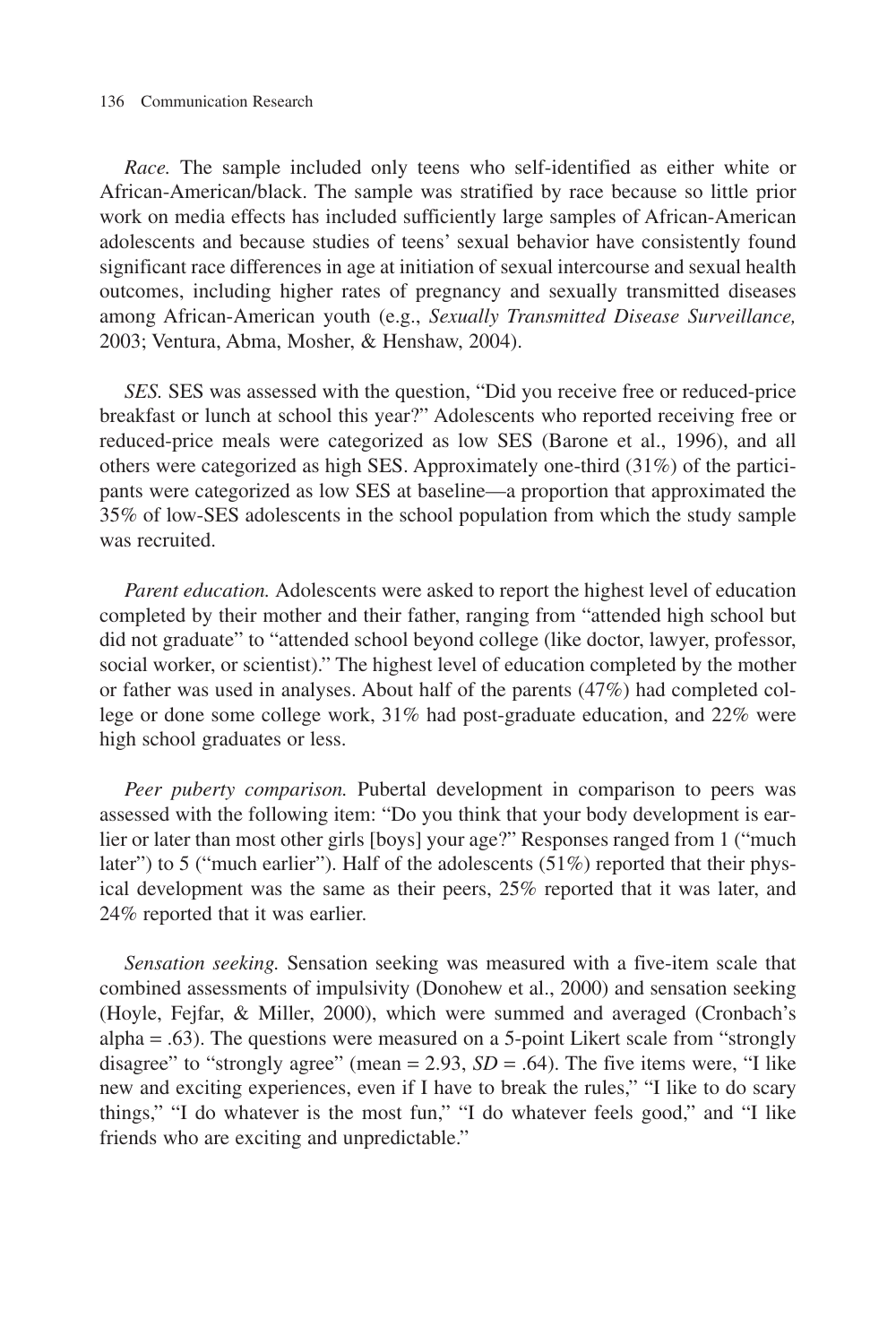### **Outcome Variables**

*Permissive personal sexual norms.* The personal sexual norms scale (based on Sprecher, McKinney, & Orbuch, 1991) assessed beliefs about appropriate sexual behavior and included the same five items at both waves of the survey (Cronbach's alpha = .85 at baseline and .86 at follow-up). Example items are, "People should not have sex before marriage" (reverse scored) and "Sex before marriage is OK if you are in love." All items were measured on 5-point Likert scales that ranged from "strongly disagree" to "strongly agree" (mean  $= 2.10$ ,  $SD = .81$  at baseline; mean  $=$ 2.23, *SD* = .96 at follow-up). Higher values indicate more permissive personal sexual norms.

*Progressive gender role attitudes.* Adolescents' feelings about appropriate gender roles were assessed with ten items at baseline (Cronbach's alpha  $= .73$ ) and seven items at follow-up (Cronbach's alpha = .73) (Galambos et al., 1985; Murnen & Byrne, 1991; Pleck, Sonenstein, & Ku, 1994). Example questions are, "It is all right for a girl to want to play rough sports like football or hockey," "A guy should always be ready for sex" (reverse scored), and "It bothers me when a guy acts like a girl" (reverse scored). Questions, which were summed and averaged to create the scale score, were measured on 5-point Likert scales from "strongly disagree" to "strongly agree" (mean  $= 3.64$ ,  $SD = .67$  at baseline; mean  $= 3.50$ ,  $SD = .70$  at follow-up). Higher scale scores indicate more progressive gender role norms.

*Sexual harassment perpetration.* Adolescents' perpetration of sexual harassment was assessed by asking them to indicate which, if any, of seven activities they had engaged in during the past three months (Fineran & Bennett, 1999). The list of activities included, "made negative comments about a schoolmate's body, weight, or clothing," "touched or brushed up against a schoolmate in a sexual way," "cornered a schoolmate in a sexual way," "called a schoolmate a sexually offensive name," "told sexually offensive jokes to a schoolmate or about a schoolmate," "grabbed or pulled at a schoolmate's clothing in a sexual way," and "pressured a schoolmate for a date." These items were summed to indicate how many sexual harassment activities adolescents had perpetrated, ranging from zero to seven (Cronbach's alpha = .67 at baseline and .70 at follow-up). At baseline, 63% of adolescents reported no sexual harassment perpetration, 22% reported one harassment activity, and 15% reported two or more activities. At follow-up, 40% reported no harassment, 25% reported one harassment activity, and 35% reported two or more activities.

*Oral sex.* At both waves of the survey, adolescents were asked, "Have you ever had oral sex?" Respondents could choose to see a definition of oral sex, which was described as "when a girl puts her mouth on a guy's penis, or when a guy puts his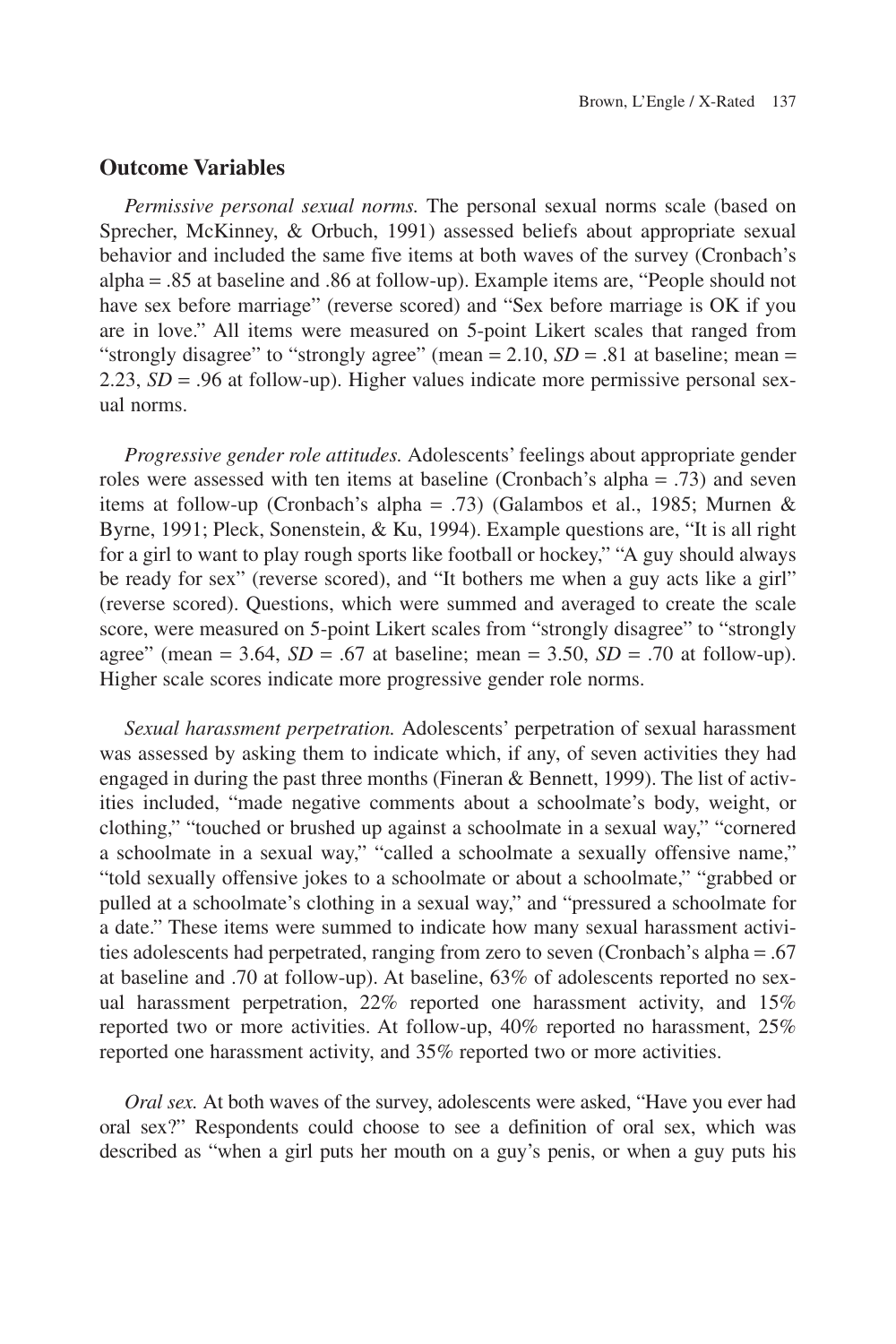mouth on a girl's vagina." At baseline, 66 adolescents (7% of the sample) reported having had oral sex. At follow-up, 272 adolescents (27%) of the sample reported oral sex.

*Sexual intercourse.* At both waves of the survey, adolescents were asked, "Have you ever had sex, that is, when a guy puts his penis into a girl's vagina?" At baseline, 129 adolescents (13% of the sample) reported having engaged in sexual intercourse. At follow-up, 327 adolescents (33%) of the sample reported sexual intercourse. Although we asked about sexual orientation, the sample was not large enough to fully analyze how these media effects may or may not occur for nonheterosexual young people. At follow-up, 51 teens (5.1% of the sample) self-identified as gay or bisexual, and 45 (4.5%) said they were "unsure" about their sexual feelings. For these teens, indicating homosexual or bisexual status automatically cued the computer to ask subsequent sexual behavior questions in a gender-neutral way (e.g., "guys and girls").

#### **Sexually Explicit Media Use**

To measure 7th and 8th graders' exposure to sexually explicit media three questions were developed for the baseline health survey (Cronbach's alpha = .68). The first question asked, "In the past 12 months, how often did you see X-rated movies?" The second question asked, "In the past 12 months, how often did you read magazines like *Playboy, Playgirl, Penthouse,* or *Hustler*?" The third question was, "How often do you view pictures of naked women or men on your computer or the Internet?" Response options for all three items were "more than once a week," "about once a week," "about once a month," "just a few times," and "never."

Adolescents at baseline reported very little exposure to sexually explicit media, so responses for each of the three media were dichotomized to reflect no use of sexually explicit media versus any use. Finally, the three dichotomous responses were summed to indicate level of sexually explicit media use, ranging from no use of any of the three media (value = 0) to use of all three media (value = 3).

# **Data Analyses**

Analyses were conducted separately for males and females because previous studies have found that males typically consume more sexually explicit media than females. Chi-square tests between each gender were conducted within other demographic categories to examine differences in sexually explicit media use.

Linear regression analyses with the entire sample were used to predict personal sexual norms, gender role attitudes, and sexual harassment perpetration at follow-up. Logistic regression analyses with adolescents who had not initiated oral sex or sexual intercourse at baseline, respectively, were used to predict oral sex and sexual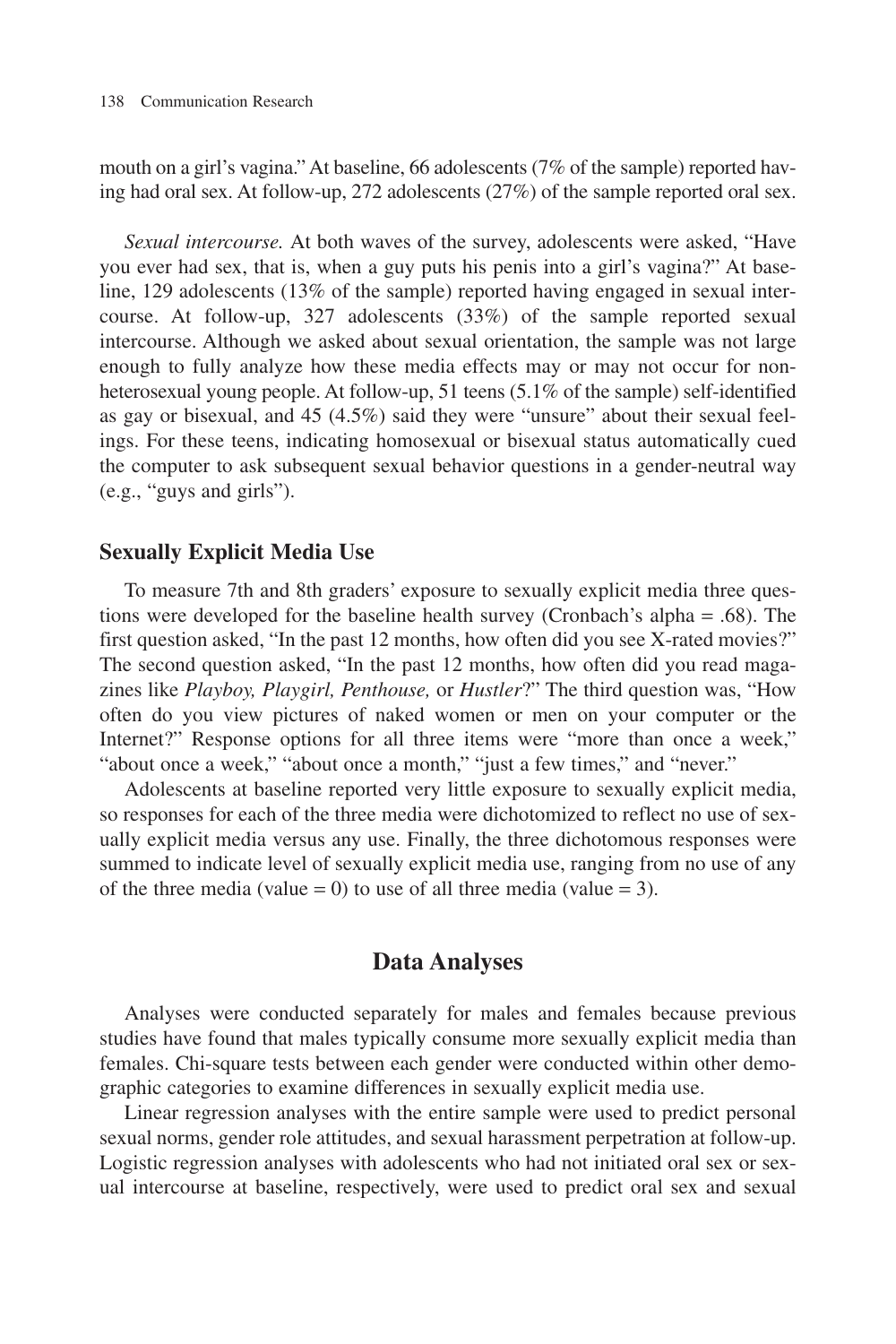intercourse status at follow-up. Since media use patterns and effects on sexual behavior have been found to be different for black and white teens (Brown et al., 2006), race was tested as a statistical moderator in analyses. Regression models included baseline demographic variables, baseline sensation seeking, and the baseline value of the follow-up variable if relevant. Baseline exposure to sexually explicit media was then entered in each regression model. Finally, the interaction between race and sexually explicit media was tested; however, none of the statistical interaction tests were significant at  $p \leq 0.05$ , so the interaction term was deleted from further consideration.

## **Results**

As expected, males were significantly more likely than females to report any exposure to sexually explicit media: 53% of males reported sexually explicit media use, while only 28% of females did ( $\chi^2$  = 74.25, *df* = 1, *p* < .001). Use of the computer or the Internet for viewing sexually explicit media was most popular among males (40%), followed by viewing X-rated movies (36%) and pornographic magazines (29%). Females were most likely to view X-rated movies (24%), followed by viewing naked people on the computer or Internet (10%) and viewing adult magazines (5%).

A number of differences in patterns of use of sexually explicit media were identified at baseline. The proportion of 12- to 15-year-old males and females who reported using any sexually explicit media in the past year in different demographic, puberty status, sensation-seeking, and outcome variable categories is presented in Table 1. Chi-square tests showed that sexually explicit media use was more frequent among black adolescents as compared to whites, older teens compared to younger teens, lower SES teens, adolescents who had less-educated parents, and higher sensation-seeking adolescents. Even though males were more likely to have used sexually explicit media than females in every demographic category, patterns of use within demographic categories were similar for males and females. For example, both males and females from lower SES (free lunch) households were more likely to have used sexually explicit media than their higher SES (no free lunch) counterparts, but significantly more males had used than females in each SES category.

Notably, sexually explicit media use did not differ with puberty status for either males or females: rates of use were similar regardless of whether teens reported early, late, or on-time pubertal development in comparison to their peers. Adolescents who used sexually explicit media also had more permissive sexual norms, had less progressive gender role attitudes, and perpetrated more sexual harassment activities compared to their peers at baseline. Furthermore, both male and female adolescents who had engaged in oral sex and sexual intercourse were much more likely to be using sexually explicit media than teens who had never engaged in these sexual behaviors.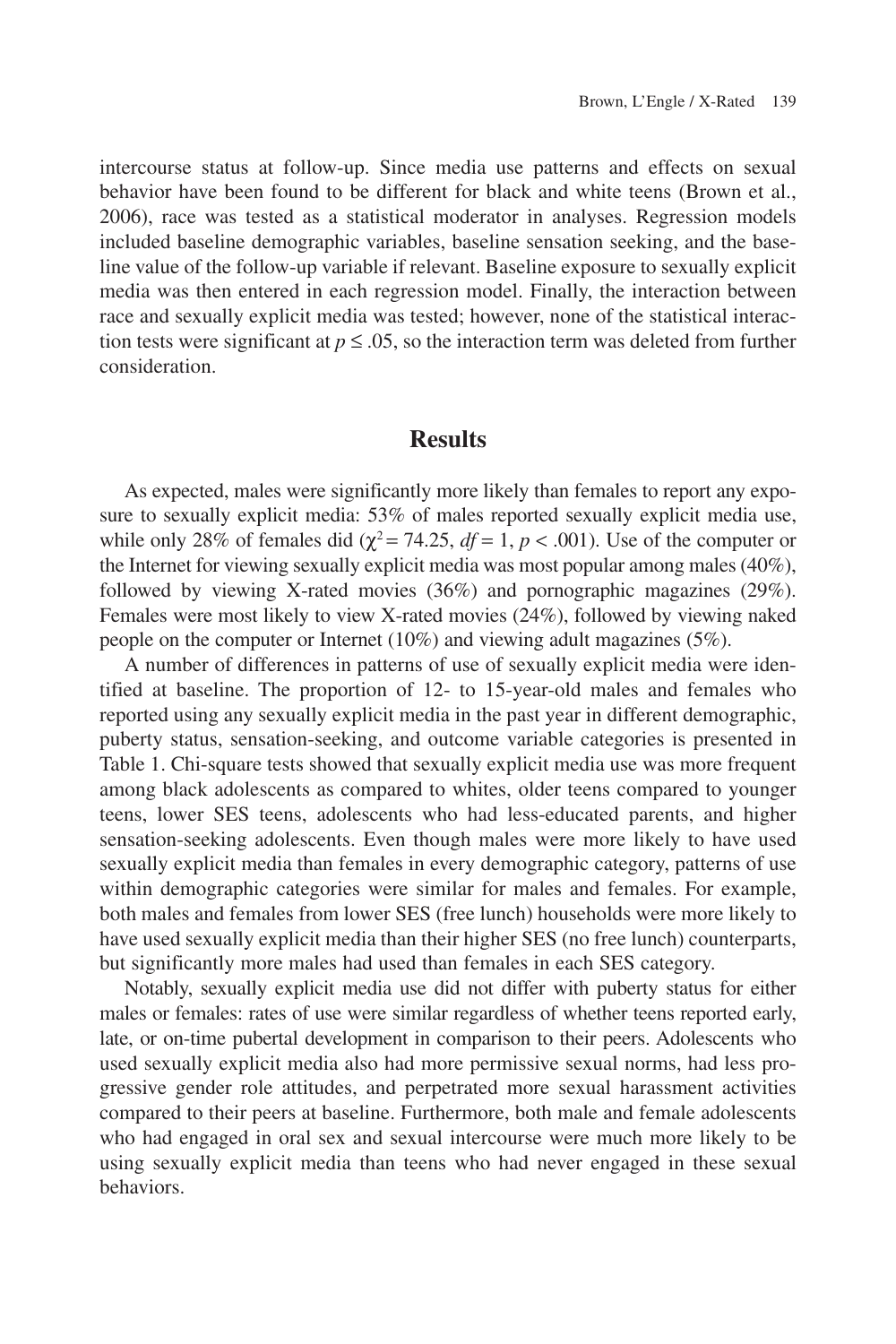#### **Table 1**

## **Twelve- to Fourteen-Year-Old Males' and Females' Use of Any Sexually Explicit Media (Adult Magazines, X-Rated Movies, Internet Sites) by Demographics, Sensation Seeking, and Outcome Variables (at Baseline)**

|                                      |                   | Used Any Sexually Explicit Media in Past Year (%) |
|--------------------------------------|-------------------|---------------------------------------------------|
|                                      | Males $(n = 483)$ | Females ( $n = 484$ )                             |
| Race                                 |                   |                                                   |
| White                                | 50.8              | 20.2                                              |
| <b>Black</b>                         | 61.3              | 37.0                                              |
| Age                                  |                   |                                                   |
| 12                                   | 43.2              | 21.2                                              |
| 13                                   | 52.5              | 26.2                                              |
| 14                                   | 66.1              | 38.9                                              |
| Socioeconomic status                 |                   |                                                   |
| No free lunch                        | 51.9              | 23.5                                              |
| Free lunch                           | 66.4              | 41.1                                              |
| Parent education                     |                   |                                                   |
| Post-graduate                        | 49.3              | 21.4                                              |
| Some college/college                 | 58.4              | 28.2                                              |
| High school or less                  | 61.1              | 38.8                                              |
| Peer puberty comparison <sup>a</sup> |                   |                                                   |
| Later                                | 59.7              | 30.2                                              |
| Same                                 | 54.0              | 27.0                                              |
| Earlier                              | 59.6              | 32.5                                              |
| Sensation seeking                    |                   |                                                   |
| Low                                  | 45.7              | 22.0                                              |
| High                                 | 64.2              | 38.0                                              |
| Personal sexual norms                |                   |                                                   |
| Less permissive                      | 38.3              | 14.9                                              |
| More permissive                      | 76.0              | 41.0                                              |
| Gender role attitudes                |                   |                                                   |
| Less progressive                     | 64.0              | 37.9                                              |
| More progressive                     | 49.4              | 22.3                                              |
| Sexual harassment                    |                   |                                                   |
| No perpetration                      | 37.5              | 22.9                                              |
| Some perpetration                    | 76.4              | 42.7                                              |
| Ever had oral sex                    |                   |                                                   |
| N <sub>0</sub>                       | 52.9              | 27.1                                              |
| Yes                                  | 90.2              | 63.6                                              |
| Ever had sexual intercourse          |                   |                                                   |
| N <sub>o</sub>                       | 49.6              | 24.6                                              |
| Yes                                  | 88.3              | 66.7                                              |

Note: Chi-square tests, conducted separately for each gender and within each demographic category, are all significant at  $p < .05$  except where indicated.

a. Chi-square tests comparing the use of sexually explicit media for each gender for different levels of peer puberty comparison were non-significant.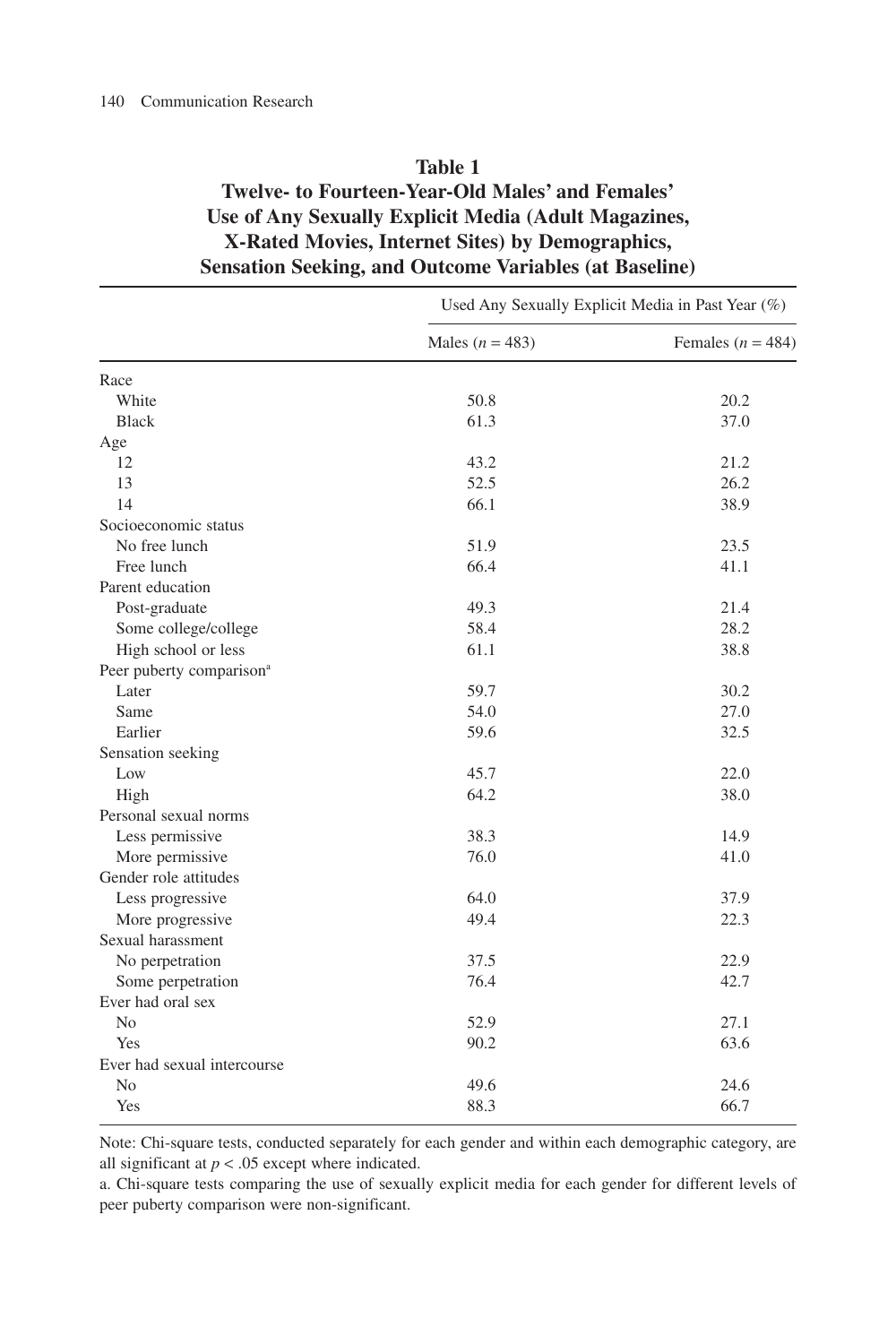|                                                                                                           |          |                   |                 | and Females (Upper Quadrant) |          |                              |                          |                          |                           |                |                           |                   |
|-----------------------------------------------------------------------------------------------------------|----------|-------------------|-----------------|------------------------------|----------|------------------------------|--------------------------|--------------------------|---------------------------|----------------|---------------------------|-------------------|
|                                                                                                           |          | $\mathcal{L}$     |                 |                              |          | $\epsilon$                   | $\overline{a}$           |                          |                           | 10             |                           | $\overline{2}$    |
| 1. Sexually explicit media use (baseline)                                                                 |          |                   | $.35***-.18***$ | $.12**$                      | $.12***$ | $.31***$                     | $.15**$                  | $.17***$                 | $.19***$                  | $-.14***$      | $\ddot{\circ}$            | $.25***$          |
| 2. Permissive personal sexual norms                                                                       | $46***$  |                   | $-10*$          | $.18***$                     | $.38***$ | $.43***$                     | $.22***$                 | $.14**$                  | $.12***$                  | $-.12**$       | $-16**$                   | $.29***$          |
| 3. Progressive gender role attitudes                                                                      | $-.12**$ | $-.23***$         |                 | $-.17***$                    | 05       | $-0.06$                      | $\odot$                  | $-20***$                 | $-.15***$                 | $.19***$       |                           | $-13**$           |
| 4. Sexual harassment perpetration                                                                         | $.26***$ | $.30***$          | $-26***$        |                              | $.25***$ | $.16**$                      | $\frac{8}{2}$            | $.10*$                   | $\widetilde{\mathrm{SO}}$ |                |                           | $.10*$            |
| 5. Oral sex ( $0 = no$ , $1 = yes$ )                                                                      | $.32***$ | $41***$           | $-.12**$        | $.27***$                     |          | $.42***$                     | $.12***$                 | $-.13**$                 | $\ddot{\mathrm{S}}$       | $\ddot{\circ}$ | $.16**$                   | $.17***$          |
| 6. Sexual intercourse ( $0 = no$ , $1 = yes$ )                                                            | $.35***$ | $.38***$          | $-.32***$       | $.23***$                     | 54 ***   |                              | $.22***$                 | $.20***$                 | $.36***$                  | $-21***$       | $\stackrel{*}{=}$         | $.24***$          |
| 7. Age (baseline)                                                                                         | $.16***$ | $.20***$          | $\frac{4}{1}$   | $\overline{0}$               | $.14**$  | $.21***$                     |                          | $\overline{C}$           | $.12***$                  | $-14**$        | $.14**$                   | $.12***$          |
| 8. Race (baseline) ( $0 =$ white, $1 =$ black)                                                            | $.12***$ | $\prod_{i=1}^{n}$ | $-.27***$       | $10*$                        | $.13***$ | 40***                        | $\widetilde{\mathrm{C}}$ |                          | $51***$                   | $-.33***$      | S.                        | $\ddot{\text{0}}$ |
| 9. Receives free lunch (baseline)                                                                         | $.13**$  | $.15***$          | $-20***$        | 05                           | $.15***$ | $.28***$                     | $.12***$                 | $.44***$                 |                           | $-.42***$      | $-0.8$                    | $\overline{08}$   |
| $(0 = no, 1 = yes)$                                                                                       |          |                   |                 |                              |          |                              |                          |                          |                           |                |                           |                   |
| 10. Parent education (baseline)                                                                           | $-11*$   | $-10*$            | $.17***$        | $\overline{0}$               |          | *** 01 - *** 80. - *** 00. - |                          | $-30***$                 | $-38***$                  |                | $-0.03$                   | $-.14**$          |
| 11. Early puberty (baseline)                                                                              | 08       | $.16**$           | $-.12**$        | $\overline{08}$              | $.17***$ | $.10*$                       |                          |                          |                           | $\mathcal{S}$  |                           | $\overline{03}$   |
| 12. Sensation seeking (baseline)                                                                          | $.27***$ | $.33***$          | $-14**$         | $.20***$                     | $.21***$ | $.15**$                      |                          | $\widetilde{\mathrm{C}}$ | $-0.09*$                  | $-11*$         | $\widetilde{\varepsilon}$ |                   |
| Note: Voriable are even and a that higher in what is at a bigher lowless of the account or any face line. |          |                   |                 |                              |          |                              |                          |                          |                           |                |                           |                   |

|   | Ì<br>ļ                             |    |
|---|------------------------------------|----|
|   | $\overline{\phantom{a}}$           |    |
|   | i                                  |    |
|   |                                    |    |
|   |                                    |    |
| l | ֧֦֦֝֟֟֓֝֝֝ <b>֟֘</b> ֟֘֝<br>)<br>ì | Ĭ  |
|   | ;<br>;                             |    |
|   |                                    | i, |
|   |                                    |    |
|   |                                    |    |
|   | ľ                                  |    |

Note: Variables are scored so that higher values indicate higher levels of the construct except for free lunch.<br>\* $p < .05$ , \*\* $p < .01$ . \*\*\* $p < .001$ . Note: Variables are scored so that higher values indicate higher levels of the construct except for free lunch. \**p* < .05. \*\**p* < .01. \*\*\**p* < .001.

141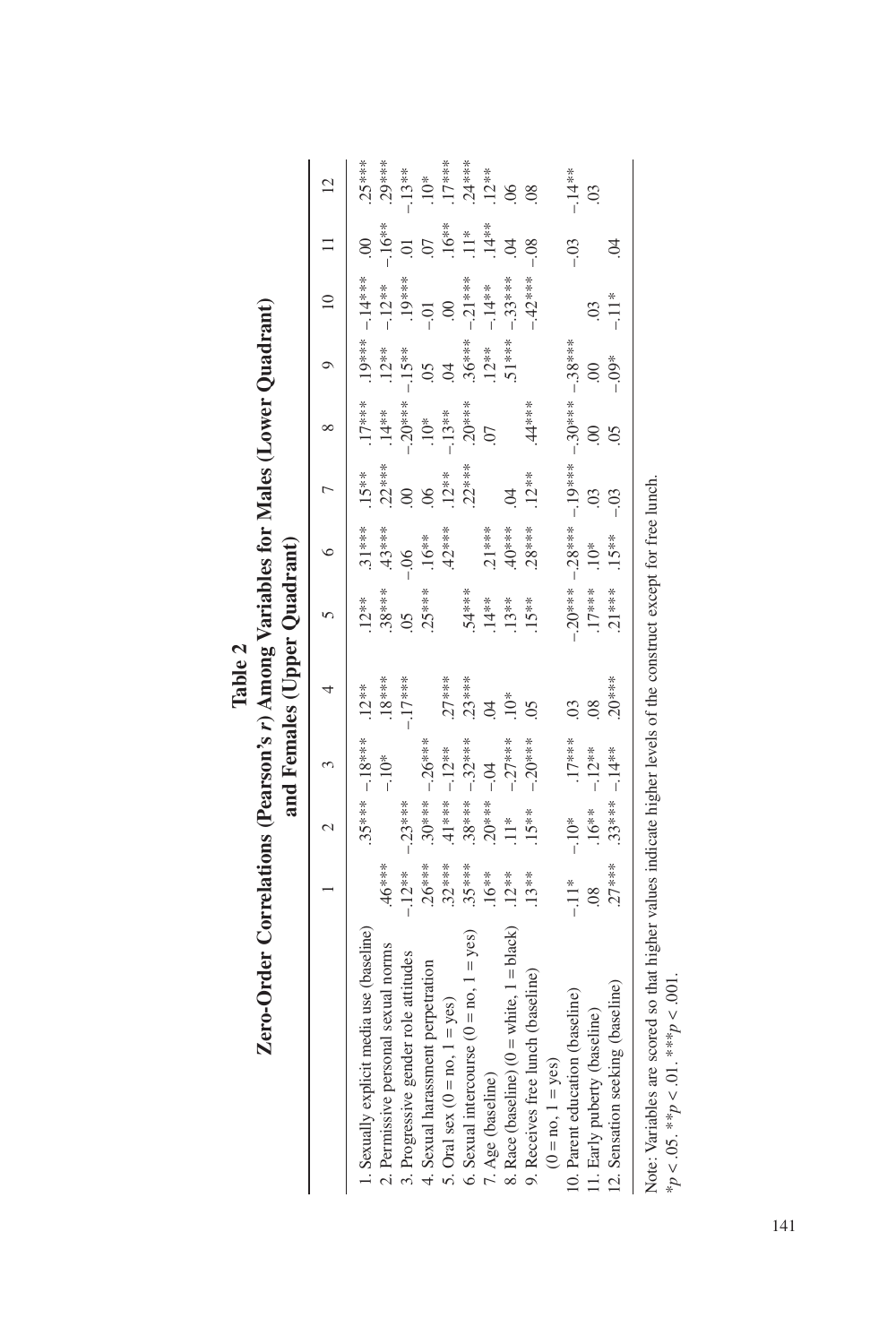#### **Table 3**

| Longitudinal Hierarchical Regressions Testing 12- to 14-Year-Old Males'     |
|-----------------------------------------------------------------------------|
| <b>Baseline Exposure to Sexually Explicit Media (SEM) and Sexual Norms,</b> |
| <b>Attitudes, and Behaviors Two Years Later</b>                             |

|                               | Permissive<br>Sexual<br>Norms <sup>a</sup> | Progressive<br>Gender Role<br>Attitudes <sup>a</sup> | Sexual<br>Harassment<br>Perpetration <sup>a</sup> | Oral<br><b>Sex</b><br><b>Status</b> <sup>b</sup> | Sexual<br>Intercourse<br><b>Status</b> <sup>b</sup> |
|-------------------------------|--------------------------------------------|------------------------------------------------------|---------------------------------------------------|--------------------------------------------------|-----------------------------------------------------|
| Age                           | $-.02$                                     | .01                                                  | .04                                               | 1.12                                             | 1.34                                                |
| <b>Black</b>                  | $-.02$                                     | $-.09$                                               | .10                                               | 1.64                                             | $4.69***$                                           |
| Receives free lunch           | .00                                        | $-.04$                                               | .00                                               | .90                                              | 1.20                                                |
| Parent education              | .00                                        | .01                                                  | .09                                               | $.78*$                                           | .78                                                 |
| Early puberty                 | .06                                        | $-.08$                                               | .04                                               | 1.32                                             | 1.12                                                |
| Sensation seeking             | .07                                        | $-.02$                                               | $.12*$                                            | 1.69*                                            | 1.30                                                |
| Baseline attitude or behavior | $.50***$                                   | $.55***$                                             | $.32***$                                          |                                                  |                                                     |
| Exposure to SEM               | $.13**$                                    | .00.                                                 | $.10*$                                            | $1.72***$                                        | $1.74***$                                           |
| Model $R^2$                   | $.37***$                                   | $.37***$                                             | $20***$                                           | $.14^{\circ***}$                                 | $.19$ <sup>c***</sup>                               |
| SEM increment to $R^2$        | $.01**$                                    | .00.                                                 | $.01*$                                            | $.05***$                                         | $.04***$                                            |
| n                             | 405                                        | 401                                                  | 406                                               | 337                                              | 340                                                 |

Note: Dashes indicate that since only adolescents who had not had oral sex or sexual intercourse at baseline were included, baseline measures were not relevant in these analyses.

a. Standardized ordinary least squares regression coefficients are reported.

b. Odds ratios are reported.

c. The model  $R^2$  reported for the binary variables, oral sex, and sexual intercourse is the Cox & Snell  $R^2$ . \**p* < .05. \*\**p* < .01. \*\*\**p* < .001.

The zero-order correlations among the variables included in the longitudinal analysis for females (upper quadrant) and males (lower quadrant) are presented in Table 2. This table suggests that a number of relationships exist between baseline exposure to sexually explicit media and the outcome variables at follow-up.

The longitudinal hierarchical regression testing H1, that exposure to sexually explicit media in early adolescence would predict sexual attitudes and gender norms, was partially supported by the data. Among males, increased exposure to sexually explicit media at baseline predicted more permissive personal sexual norms two years later, even after controlling for demographic variables, sensation seeking, and baseline sexual norms (F-change  $= 8.31$ ,  $p = .004$ ) (see Table 3). On the other hand, after controlling for baseline variables, sexually explicit media use was not predictive of follow-up gender role attitudes, although the zero-order correlation was statistically significant at (Pearson's  $r = -.12$ ,  $p = .01$ ) (Table 2) for males. Among females, increased sexually explicit media use at baseline predicted less progressive gender role attitudes two years later, even after baseline controls (F-change  $= 6.21$ ,  $p = .013$ ) (Table 4). Sexually explicit media use was not a significant predictor of personal sexual norms among females in the regression model, however, although the zero-order correlation was .35 ( $p < .001$ ) (Table 2).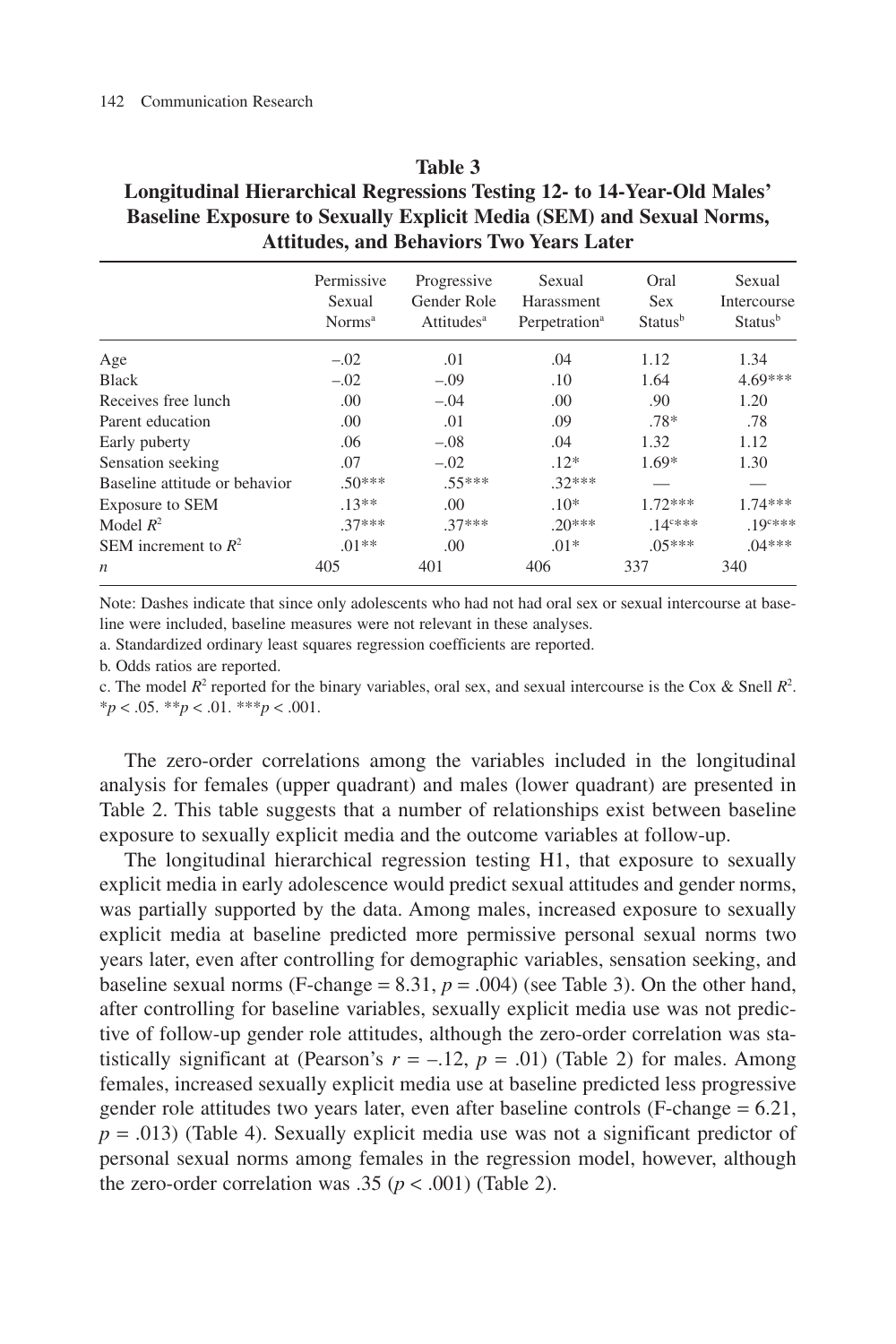#### **Table 4**

| Longitudinal Hierarchical Regressions Testing 12- to 14-Year-Old Females' |
|---------------------------------------------------------------------------|
| Baseline Exposure to Sexually Explicit Media (SEM) and Sexual Norms,      |
| <b>Attitudes, and Behaviors Two Years Later</b>                           |

|                               | Permissive<br>Sexual<br>Norms <sup>a</sup> | Progressive<br>Gender Role<br>Attitudes <sup>a</sup> | Sexual<br>Harassment<br>Perpetration <sup>a</sup> | Oral<br><b>Sex</b><br>Status <sup>b</sup> | Sexual<br>Intercourse<br>Status <sup>b</sup> |
|-------------------------------|--------------------------------------------|------------------------------------------------------|---------------------------------------------------|-------------------------------------------|----------------------------------------------|
| Age                           | .06                                        | .03                                                  | $-.02$                                            | 1.12                                      | 1.48*                                        |
| <b>Black</b>                  | $-.11*$                                    | $-.08$                                               | .05                                               | $22***$                                   | 1.03                                         |
| Receives free lunch           | .02                                        | .10                                                  | .02                                               | 1.41                                      | $2.37**$                                     |
| Parent education              | .07                                        | .07                                                  | .02                                               | .93                                       | .90                                          |
| Early puberty                 | .04                                        | .04                                                  | .08                                               | $1.60**$                                  | $1.37*$                                      |
| Sensation seeking             | $.11*$                                     | $-.04$                                               | .04                                               | 1.99**                                    | $2.13**$                                     |
| Baseline attitude or behavior | $.47***$                                   | .44***                                               | $.32***$                                          |                                           |                                              |
| <b>Exposure to SEM</b>        | .00                                        | $-.12*$                                              | .00.                                              | $1.49*$                                   | $1.50*$                                      |
| Model $R^2$                   | $.27***$                                   | $.25***$                                             | $.14***$                                          | $.12$ <sup>c***</sup>                     | $.13$ <sup>c***</sup>                        |
| SEM Increment to $R^2$        | .00                                        | $.01*$                                               | .00                                               | $.01*$                                    | $.01*$                                       |
| $\boldsymbol{n}$              | 402                                        | 396                                                  | 405                                               | 365                                       | 367                                          |

Note: Dashes indicate that since only adolescents who had not had oral sex or sexual intercourse at baseline were included, baseline measures were not relevant in these analyses.

a. Standardized ordinary least squares regression coefficients are reported.

b. Odds ratios are reported.

c. The model  $R^2$  reported for the binary variables, oral sex, and sexual intercourse is the Cox & Snell  $R^2$ . \**p* < .05. \*\**p* < .01. \*\*\**p* < .001.

As predicted in H2, sexually explicit media use was related to sexual harassment perpetration for males but not for females. Increased exposure to sexually explicit media use at baseline predicted more frequent sexual harassment perpetration two years later among males, even after considering baseline controls (demographics, pubertal status, and sensation seeking) (F-change = 3.2, *p* = .05, Table 3). Among females, there was a small but significant zero-order correlation between sexually explicit media use and sexual harassment (Pearson's  $r = .12$ ,  $p = .01$ , Table 2), but once baseline controls were considered in the regression analysis the association was reduced to non-significance (Table 4).

Strong support was provided for H3, which predicted that baseline exposure to sexually explicit media would predict adolescents' sexual behavior two years later. Only those adolescents who had not had oral sex or sexual intercourse at baseline were included in these analyses. The male adolescents with higher exposure to sexually explicit media at baseline were more likely to have had both oral sex (OR =  $1.72$ , 95%) CI 1.35 to 2.19,  $p < .001$ ) and sexual intercourse (OR = 1.74, 95% CI 1.33 to 2.26,  $p$  > .001) two years later (Table 3). Male adolescents who used all three types of sexually explicit media at baseline were almost three times more likely to report oral sex and sexual intercourse at follow-up compared to males who had used no sexually explicit media (59% vs. 20% for oral sex; 38% vs. 4% for sexual intercourse).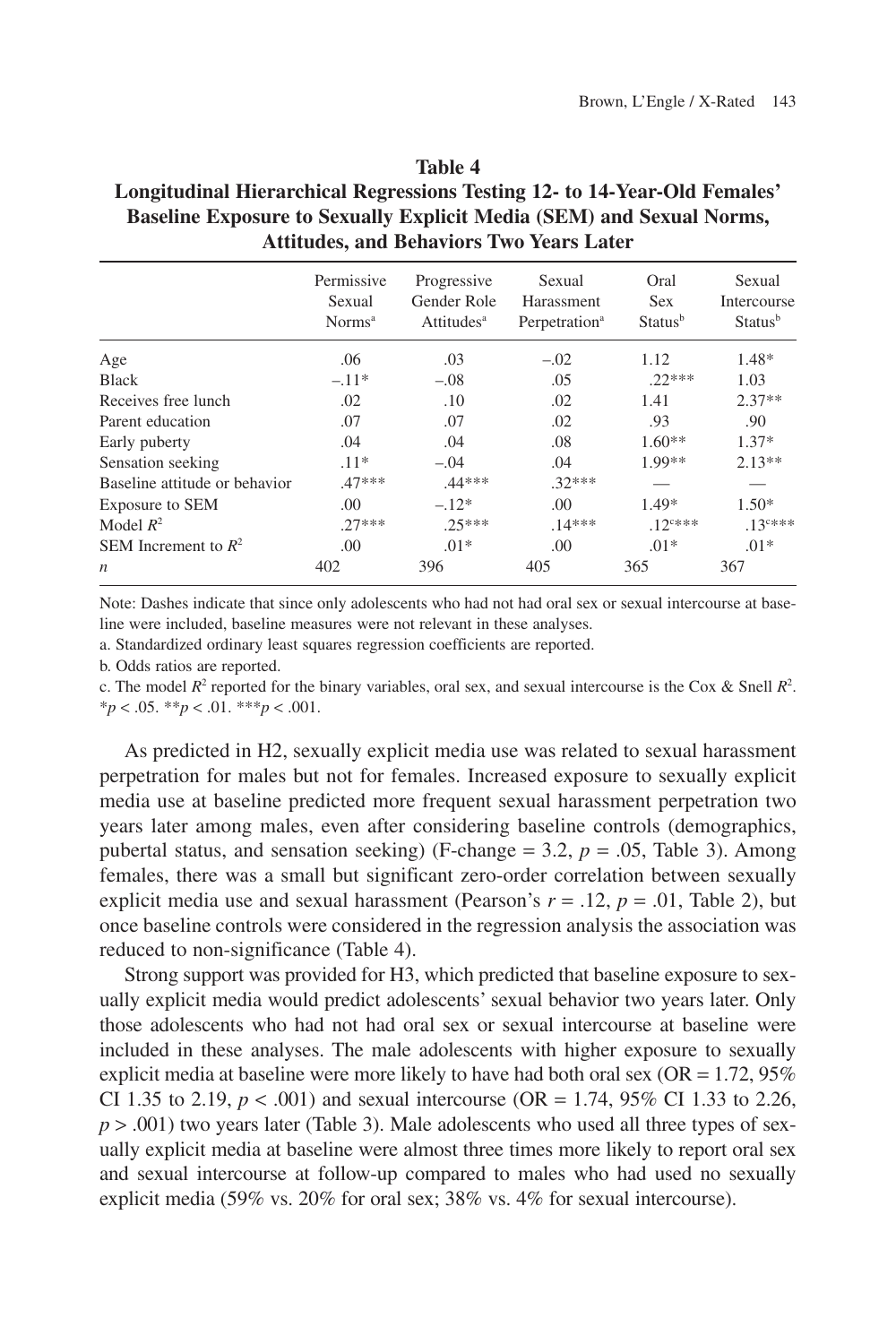Among female adolescents who had not had sex at baseline, sexually explicit media use was predictive of higher odds of having oral sex ( $OR = 1.49$ ,  $95\%$  CI 1.01 to 2.21,  $p = .047$  and sexual intercourse at follow-up (OR = 1.50, 95% CI 1.04 to 2.16,  $p = .031$ ) (Table 4). Female adolescents who used all three types of sexually explicit media at baseline were twice as likely to report oral sex and two and one-half times as likely to report sexual intercourse at follow-up compared to females who had used no sexually explicit media (27% vs. 19% for oral sex; 36% vs. 4% for sexual intercourse).

# **Discussion**

Although a great deal of research has investigated the uses and effects of exposure to sexually explicit materials for older adolescents and adults, we know very little about the use or effects of exposure to such content on the younger adolescents who now have such unfettered access. This study is one of the first to examine the correlates of use and the effects of sexually explicit media on the sexual attitudes and behaviors of early adolescents in the United States over time. The results suggest that by the end of middle school many young people have seen sexually explicit content on the Internet, in X-rated movies, or in magazines. Early exposure is related to subsequent attitudes about gender roles, personal sexual norms, sexual harassment, and sexual behaviors.

In keeping with previous studies, males were more likely than females to have seen sexually explicit media. By age 14, two-thirds (66%) of males and more than one-third (39%) of females reported having seen at least one form of sexually explicit media in the past year. These levels of exposure are similar to those observed recently in other countries (e.g., Janghorbani & Lam, 2003). Although more males used the Internet than used magazines or movies for sexually explicit material, the Internet was not the most frequent source of explicit sexual content for females. More females said they'd seen X-rated movies than had seen sexually explicit content on the Internet or in magazines. This pattern may change, however, as the Internet becomes more portable (i.e., on wireless and hand-held devices). Since these data were collected in late 2001 when only about one-third of the sample had Internet access, the quantity as well as accessibility of sexually explicit material on the Internet has increased dramatically (Nathan, 2007), so the proportion of teens in the United States who have used such content may be even higher now.

Other demographic and personality characteristics were also associated with use of sexually explicit media. Being black, having less-educated parents, and having lower SES were correlated with greater exposure for both males and females. As previous studies have found, higher sensation-seeking adolescent males and females were more likely than those with less need for stimulation to have seen sexually explicit content.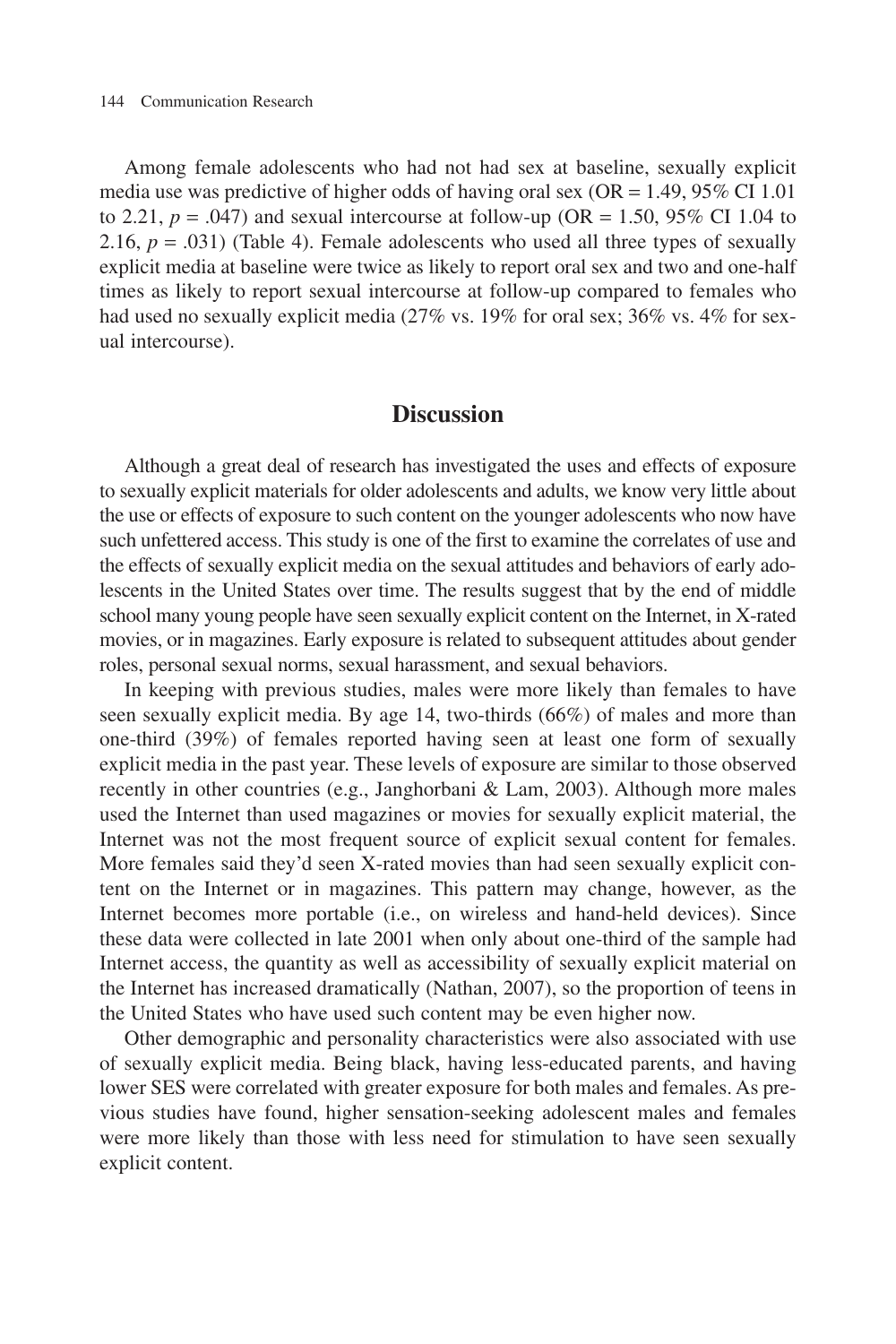As hypothesized, exposure to sexually explicit media was also related concurrently with more permissive sexual norms and gender role attitudes, as well as early sexual behavior, for both males and females in early adolescence (average age 13.6 years). Some of these patterns were quite striking and of possible concern. More than threefourths (76%) of the males who reported committing at least some form of sexual harassment also reported having used some sexually explicit media. Almost all (90%) of the males who said they had had oral intercourse and 88% of those who had had sexual intercourse had used sexually explicit media in the past year.

The prospective analyses also showed that early exposure to sexually explicit content is related to subsequently more permissive sexual norms and behaviors as hypothesized, especially for male adolescents. For males, exposure to sexually explicit media in early adolescence (12 to 14 years old) was related to more permissive sexual norms, more frequent sexual harassment, and having had oral sex and intercourse by middle adolescence (14 to 16 years old). For both male and female early adolescents, exposure to sexually explicit media significantly increased the likelihood of having had oral sex and sexual intercourse by middle adolescence. Similar patterns have been found for mainstream sexual content (Ashby et al., 2006; Brown et al., 2006; Collins et al., 2004).

Although the variance explained for each of these outcomes is not large (between 1 and 5%), exposure to sexually explicit media added significantly to each equation. Overall, the models accounted for 12 to 27% of the variance for the females and from 14 to 37% of the variance explained for the males on the five sexual attitudinal and behavioral measures. Of all the variables in the models, exposure to sexually explicit media was one of the strongest predictors, even after controlling for demographics, pubertal status, sensation seeking, and the baseline measure of the sexual attitude (if relevant). Thus, these analyses suggest that exposure to sexually explicit media should be considered an important factor in the sexual socialization of early adolescents.

Experimental studies with young adults typically have found that males' attitudes and behaviors are more affected than females' after exposure to pornography (Zillmann, 1989), while females' attitudes are more affected than males' after exposure to sexual content on mainstream television (Aubrey et al., 2003; Ward, 2003). Some have speculated that the sexual content in mainstream media is either too mild or too feminized to keep young males' attention, so they are less affected by the gender roles and sexual norms presented there (Zurbriggen & Morgan, 2006). Our analyses suggest that males do learn from the more sexually explicit content than is typical in mainstream media and that the fewer females who are exposed to sexually explicit media may learn, too, at least about gender role expectations.

One of the most troubling findings in this study is that exposure was related to not only early oral sex and sexual intercourse for both males and females but also perpetration of sexual harassment by adolescent males. In this study we measured sexual harassment perpetration as a kind of early form of sexual aggression. Although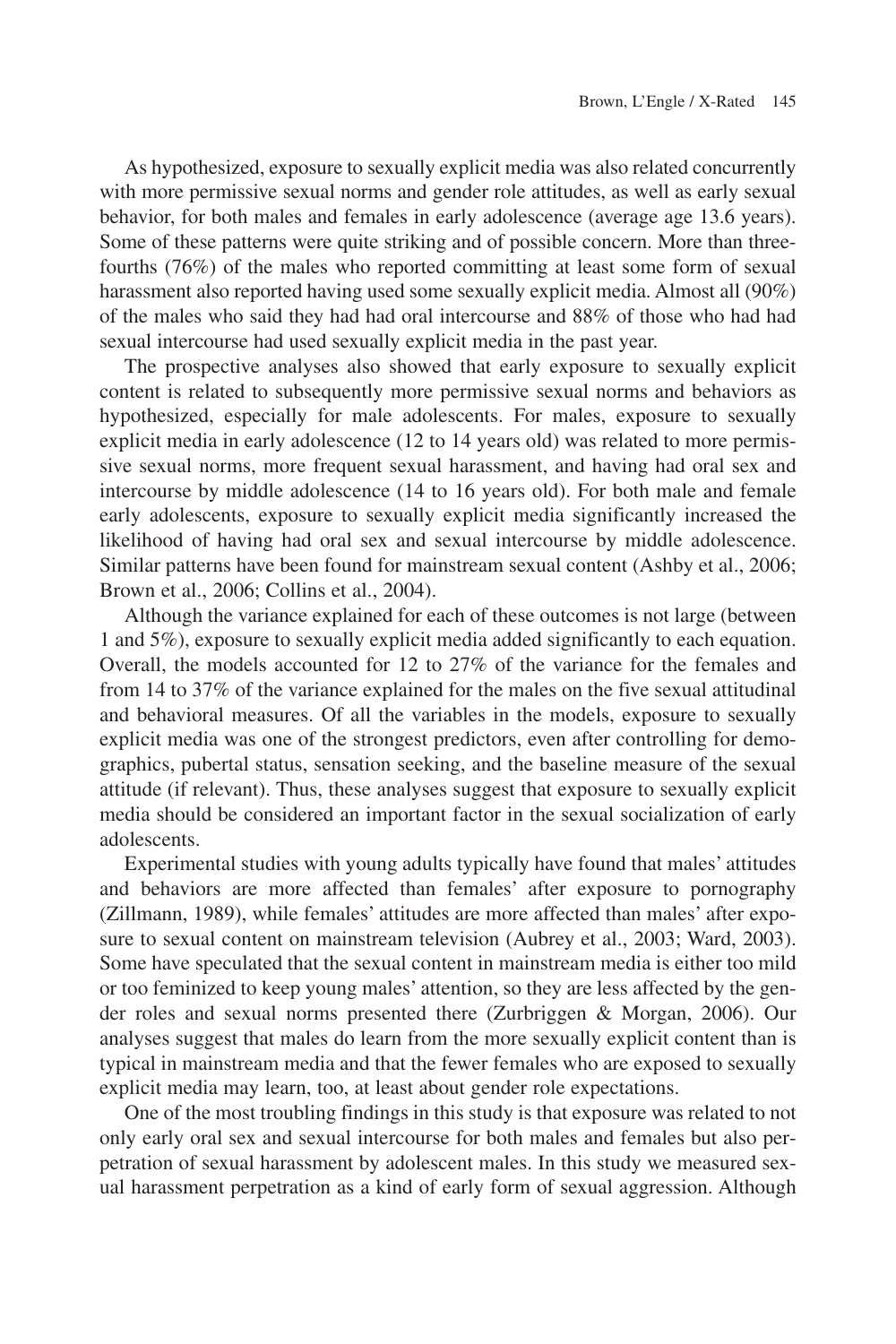we do not know exactly what kind of content these young people were seeing, content analyses of pornographic movies have found that the content typically portrays women submitting to the desires of men and often includes coercion and/or violence (Cowan et al., 1988). Previous studies also have found that exposure to even nonviolent pornography strengthens the belief in a "rape myth" that women enjoy sexual aggression (Zillmann & Bryant, 1982). This study's findings suggest that exposure to sexually explicit media in early adolescence may contribute to the high levels of sexual harassment experienced by many adolescents (Fineran & Bennett, 1999). To what extent such early practices lead to other forms of sexual aggression, such as date rape, is worthy of further study.

For the females in our study, early exposure to sexually explicit media was also predictive of less progressive gender role attitudes. Research in other countries has shown that girls who adhere to more traditional gender roles are less likely to use contraception at first intercourse and thus may be more at risk for early pregnancy and sexually transmitted diseases (Varga, 2003). The African-American girls in the Wingood et al. (2001) study who had viewed X-rated movies were more likely to have not used contraception during last intercourse, and were more likely to test positive for Chlamydia, than those who had not viewed sexually explicit movies. In the Wingood study it was not clear if those relationships worked through gender role beliefs or were the result of direct modeling of sexual intercourse without contraception that is typical in sexually explicit media.

The findings about oral sex are also troubling in light of the concomitant findings of less progressive gender roles among girls who used sexually explicit media more frequently. In this study we did not distinguish between the givers and the receivers of fellatio, but considering the traditional scripts of most sexually explicit media, it is likely that young viewers are learning that girls should give and boys may demand such sexual favors. Thus, the gender roles of male dominance and female submission may be reinforced in the sexual scripts young people are learning from sexually explicit media.

Clearly more research on the effects of such content on girls and young women is warranted, as these results suggest exposure may lead to both less powerful gender roles as well as negative sexual health outcomes.

#### **Limitations and Future Research Needs**

Even though we were able with two waves of data to take time order into account in these analyses, the design does not allow for full explication of the process of selection, use, and effects. It is not possible with only two waves of data to sort out to what extent young adolescents who have more permissive sexual norms and attitudes and/or are already sexually active are choosing more sexually explicit media rather than vice versa. It is certainly likely that this is in fact a cyclical process in which teens who are beginning to experiment with sexual behavior seek sexual content out of curiosity, may be aroused and/or intrigued by what they see, and come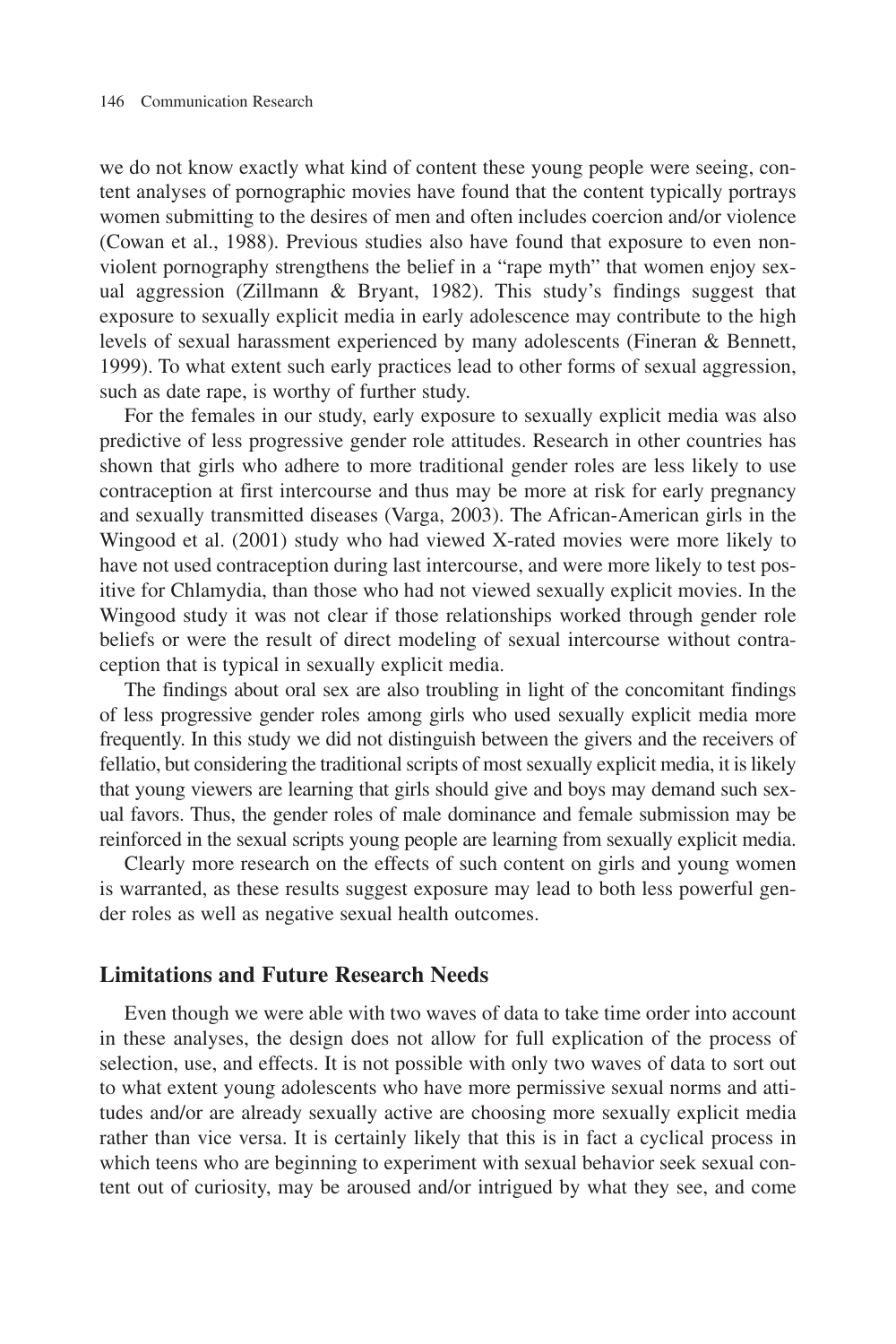back for more. More prolonged exposure may affect their ideas about the appropriateness of different kinds of sexual behavior and their ideas about male/female roles and relationships. At least three waves of data would get us closer to being able to establish such a causal sequence with more confidence.

One previous study of older adolescents (college-age) found that initial exposure to what might be considered more "common, nonviolent pornography" lead to later preference for more "uncommon" depictions (bondage, sadomasochism, bestiality), especially among males (Zillmann & Bryant, 1986). Moving to more sexually deviant depictions is more feasible now that the Internet provides easy access to all kinds of sexually explicit material. It remains to be seen if teens who see sexually explicit materials early in their sexual maturation maintain an interest in such material and "graduate" to more explicit content over time, or if they satisfy their curiosity, perhaps grow bored, and move on to other kinds of media content and/or other activities. It will be important to assess the extent to which early consumption may lead to later consumption of potentially more harmful forms of sexually explicit material due to desensitization and the desire to seek content that can still cause arousal as some have speculated (Malamuth & Huppin, 2005). Such a pattern might be more typical for those who are seeking exposure out of a high need for sensation.

Unexpectedly, perceived earlier maturation than age mates was not related to exposure, even though being older was. Since the pubertal status measure was based on self-perception rather than objective physical assessment, pubertal status probably should not be ruled out as a predictor. Starting earlier with assessment of both physical maturation and media exposure would be helpful in establishing the causal sequence as adolescents first begin to be interested in depictions of sexual norms and behaviors.

Other variables not controlled for in these analyses could also cause both exposure to sexually explicit materials and the pattern of sexual attitudes and behaviors found here. Roe (1995), for example, showed that adolescents who were not engaged in school culture were more likely to choose "delinquent" media, such as highly violent and sexually graphic films. These may be the same adolescents who are more likely than those who are achieving status by doing well in school to be engaged in early sexual behavior. The extent of parental monitoring and/or supervision, as well as the presence of older siblings, especially older male siblings, may also affect both exposure to sexually explicit media and sexual behavior and may explain some of the demographic differences seen in these analyses.

Sexually explicit media may serve as sources of sexual information especially for young people who have few other traditional sources of information. Turning to the media for information and norms can be a compelling and less embarrassing way to learn about taboo topics for young people when the other socialization agents in their lives are either reticent or not aware that the young person is interested (Brown et al., 2005). Sexually explicit media might be especially compelling for those who go there to learn something, identify with the characters, and believe that what they are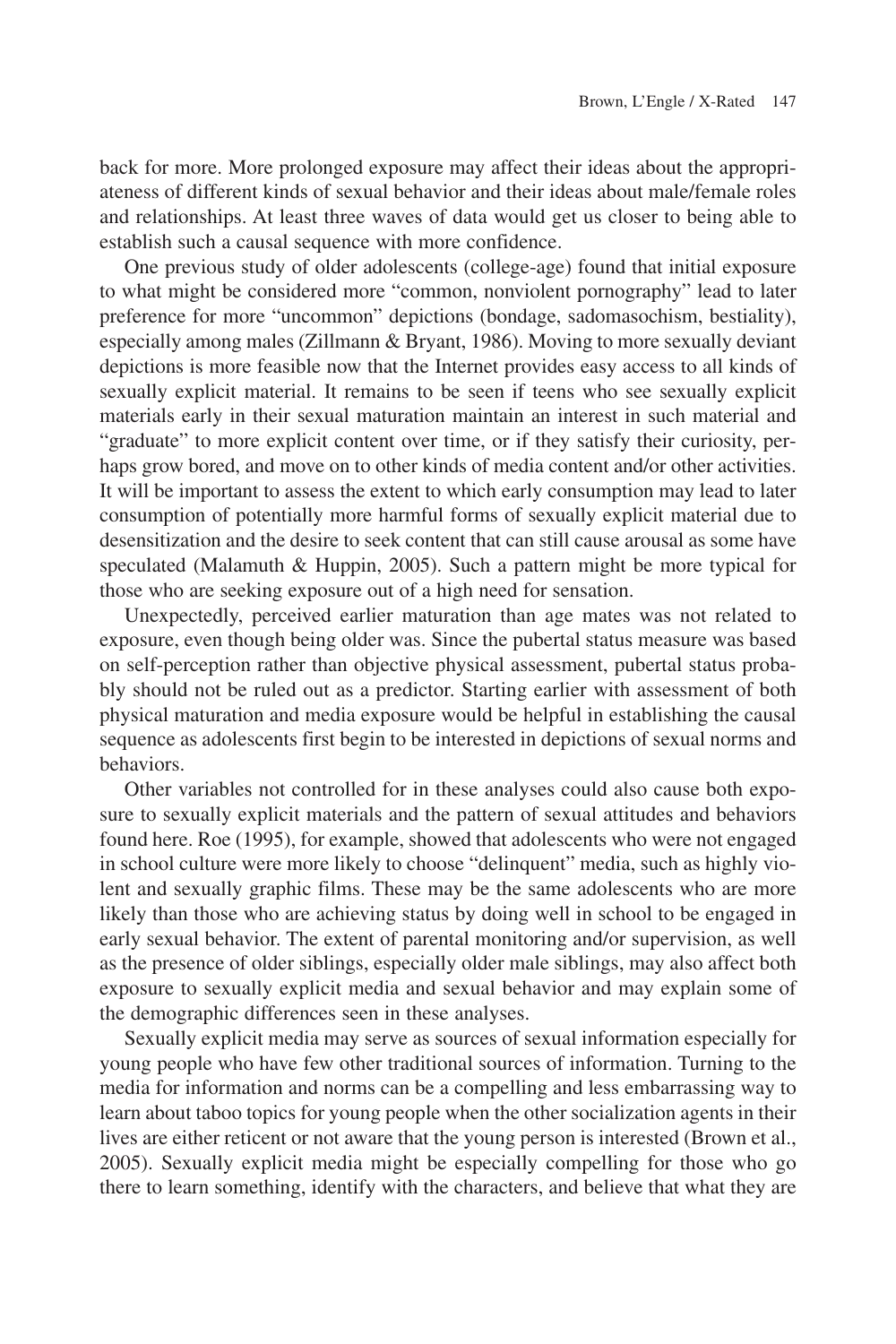seeing is realistic. In cross-sectional analyses of Dutch adolescents, Peter and Valkenburg (2006b) have found that perceived realism mediates the relationship between exposure to sexually explicit material on the Internet and "recreational attitudes toward sex." Aubrey et al. (2003) found that males who were viewing television with a motive to learn held stronger expectations of sexual variety in relationships. The cognitive information processing model predicts that identification with characters also will increase the likelihood of including what is observed into personal sexual scripts. Further study of mediating variables such as perceived reality, motivations for use, and identification with characters will be helpful in learning more about the role sexually explicit media play in the sexual socialization of youth.

### **Conclusion**

By the end of middle school many teens have seen sexually explicit content not only on the Internet but in more traditional forms of media as well. Such exposure is related to early adolescents' developing sense of gender roles, sexual relationships, and sexual behavior, including perpetration of sexual harassment. These analyses suggest that sexually explicit media should be considered important, but not necessarily healthy, agents in early adolescents' sexual socialization.

### **Note**

1. This research was supported by a grant from the National Institute of Child Health and Human Development (#R01HD38508-01A). Many thanks to Carol Pardun, a full partner in all aspects of the Teen Media project. Correspondence concerning the article should be addressed to Jane D. Brown, School of Journalism and Mass Communication, CB#3365, University of North Carolina, Chapel Hill, NC 27599- 3365; phone: 919-962-4089; Jane\_Brown@unc.edu.

## **References**

- Ashby, S. L., Arcari, C. M., & Edmonson, M. B. (2006). Television viewing and risk of sexual initiation by young adolescents. *Archives of Pediatric Adolescent Medicine, 160,* 375-380.
- Aubrey, J., Harrison, K., Kramer, L., & Yellin, J. (2003). Variety vs. timing: Gender differences in college students' sexual expectations as predicted by exposure to sexually oriented television. *Communication Research, 30*(4), 432-460.
- Barone, C., Ickovics, J. R., Ayers, T. S., Katz, S. M., Voyce, C. K., & Weissberg, R. P. (1996). High-risk sexual behavior among young urban students. *Family Planning Perspectives, 28*(2), 69-74.
- Brosius, H. B., Weaver, J. B., & Staab, J. F. (1993). Exploring the social and sexual "reality" of contemporary pornography. *Journal of Sex Research, 30*(2), 161-170.
- Brown, D., & Bryant, J. (1989). The manifest content of pornography. In D. Zillmann & J. Bryant (Eds.), *Pornography: Research advances and policy considerations* (pp. 3-24). Hillsdale, NJ: Lawrence Erlbaum.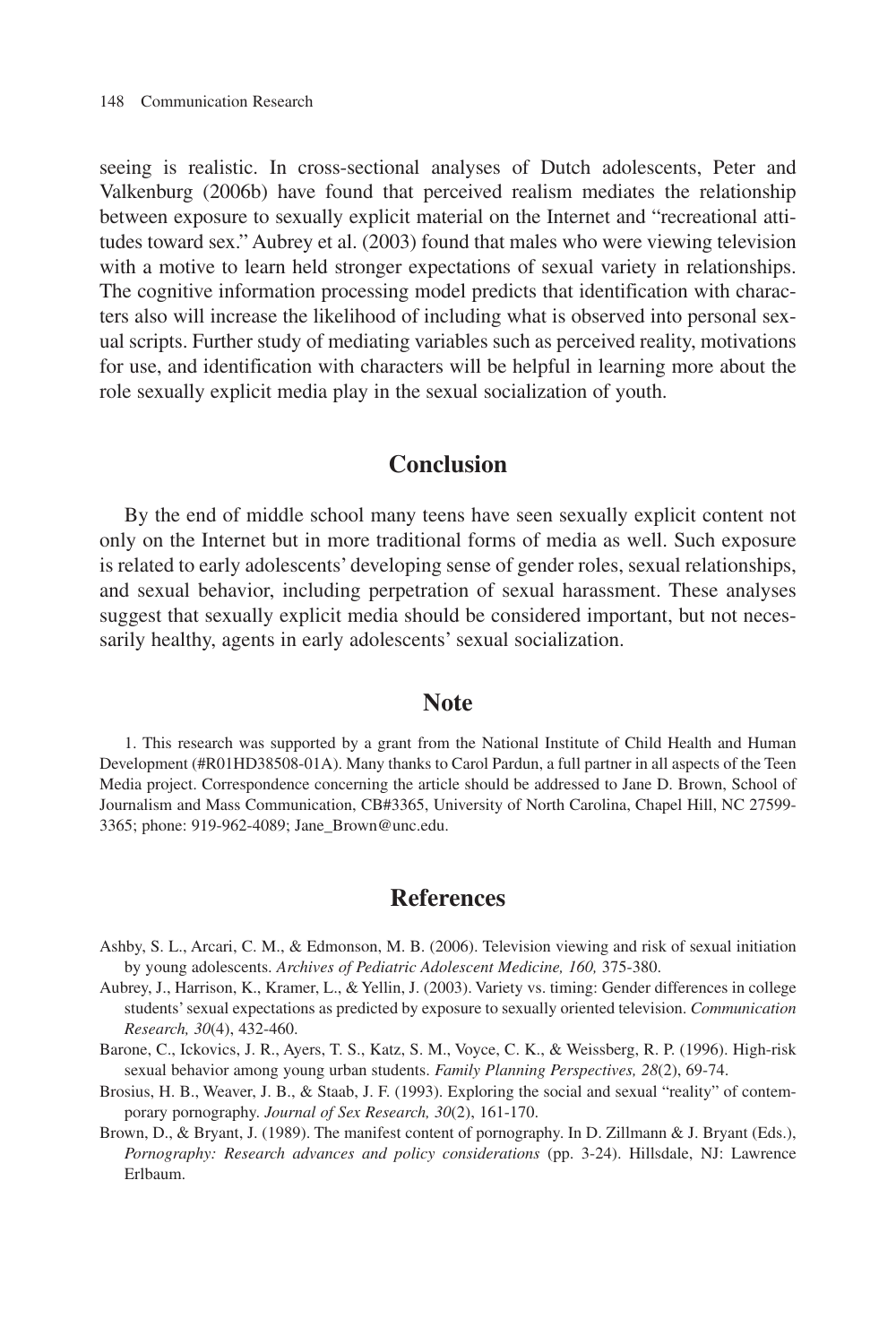- Brown, J. D., Halpern, C. T., & L'Engle, K. L. (2005). Mass media as a sexual super peer for early maturing girls. *Journal of Adolescent Health, 36(5),* 420-427*.*
- Brown, J., L'Engle, K., Pardun, C., Guo, G., Kenneavy, K., & Jackson, C. (2006). Sexy media matter: Exposure to sexual content in music, movies, television and magazines predicts black and white adolescents' sexual behavior. *Pediatrics, 117,* 1018-1027.
- Bryant, J., & Brown, D. (1989). Uses of pornography. In D. Zillmann & J. Bryant (Eds.), *Pornography: Research advances and policy considerations* (pp. 25-55). Hillsdale, NJ: Lawrence Erlbaum.
- Check, J. V. P., & Guloien, T. H. (1989). Reported proclivity for coercive sex following repeated exposure to sexually violent pornography, nonviolent dehumanizing pornography, and erotica. In D. Zillmann & J. Bryant (Eds.), *Pornography: Research advances and policy considerations*(pp. 159-184). Hillsdale, NJ: Lawrence Erlbaum.
- Collins, R., Elliott, M., Berry, S., Kanouse, D., Kunkel, D., Hunter, S., et al. (2004). Watching sex on television predicts adolescent initiation of sexual behavior. *Pediatrics, 114*(3), E280-E289.
- Cowan, G., & Dunn, K. F. (1994). What themes in pornography lead to perceptions of the degradation of women. *Journal of Sex Research, 31*(1), 11-21.
- Cowan, G., Lee, C., Levy, D., & Snyder, D. (1988). Dominance and inequality in X-rated videocassettes. *Psychology of Women Quarterly, 12*(3), 299-311.
- Donohew, L., Zimmerman, R., Cupp, P. S., Novak, S., Colon, S., & Abell, R. (2000). Sensation seeking, impulsive decision-making, and risky sex: Implications for risk-taking and design of interventions. *Personality and Individual Differences, 28*(6), 1079-1091.
- Escobar-Chaves, S., Tortolero, S., Markham, C., Low, B., Eitel, P., & Thickstun, P. (2005). Impact of the media on adolescent sexual attitudes and behaviors. *Pediatrics, 116*(1), 303-326.
- Fineran, S., & Bennett, L. (1999). Gender and power issues of sexual harassment among teenagers. *Journal of Interpersonal Violence, 14*(6), 626-641.
- Galambos, N. L., Petersen, A. C., Richards, M., & Gitelson, I. B. (1985). The Attitudes Toward Women Scale for Adolescents (AWSA): A study of reliability and validity. *Sex Roles, 13*, 343-356.
- Goodson, P., McCormick, D., & Evans, A. (2001). Searching for sexually explicit materials on the Internet: An exploratory study of college students' behavior and attitudes. *Archives of Sexual Behavior, 30*(2), 101-118.
- Griffiths, M. (2000). Sex on the Internet: Issues, concerns and implications. In C. Von Feilitzen & U. Carlsson (Eds.), Children in the new media landscape: Games, pornography, perceptions (pp. 169-184). Gotenborg, Sweden: UNESCO Clearinghouse on Children and Violence on the Screen.
- Haggstrom-Nordin, E., Hansom, U., & Tyden, T. (2005). Associations between pornography consumption and sexual practices among adolescents in Sweden. *International Journal of STDs & AIDS, 16,* 102-107.
- Herrett-Skjellum, J., & Allen, M. (1996). Television programming and sex stereotyping: A meta-analysis. *Communication Yearbook, 19,* 157-185.
- Hoyle, R. H., Fejfar, M. C., & Miller, J. D. (2000). Reliability and validity of a brief measure of sensation seeking. *Personality and Individual Differences, 32*(3), 401-414.
- Huesmann, L. R. (1997). Observational learning of violent behavior: Social and biosocial processes. In A. Raine (Ed.), *Biosocial bases of violence* (pp. 69-88). New York: Plenum.
- Janghorbani, M., & Lam, T. H. (2003). The Youth Sexuality Study Task Force: Sexual media use by young adults in Hong Kong: Prevelance and associated factors. *Archives of Sexual Behavior, 32,* 545-553.
- L'Engle, K. L., Pardun, C. J., & Brown, J. D. (2004). Accessing adolescents: A school-recruited home-based approach to conducting media and health research. *Journal of Early Adolescence, 24*(2), 144-158.
- Lo, V., & Wei, R. (2005). Exposure to Internet pornography and Taiwanese adolescents' sexual attitudes and behavior. *Journal of Broadcasting & Electronic Media, 49*(2), 221-237.
- Malamuth, N., & Huppin, M. (2005). Pornography and teenagers: Importance of individual differences. *Adolescent Medicine Clinics, 16,* 315-326.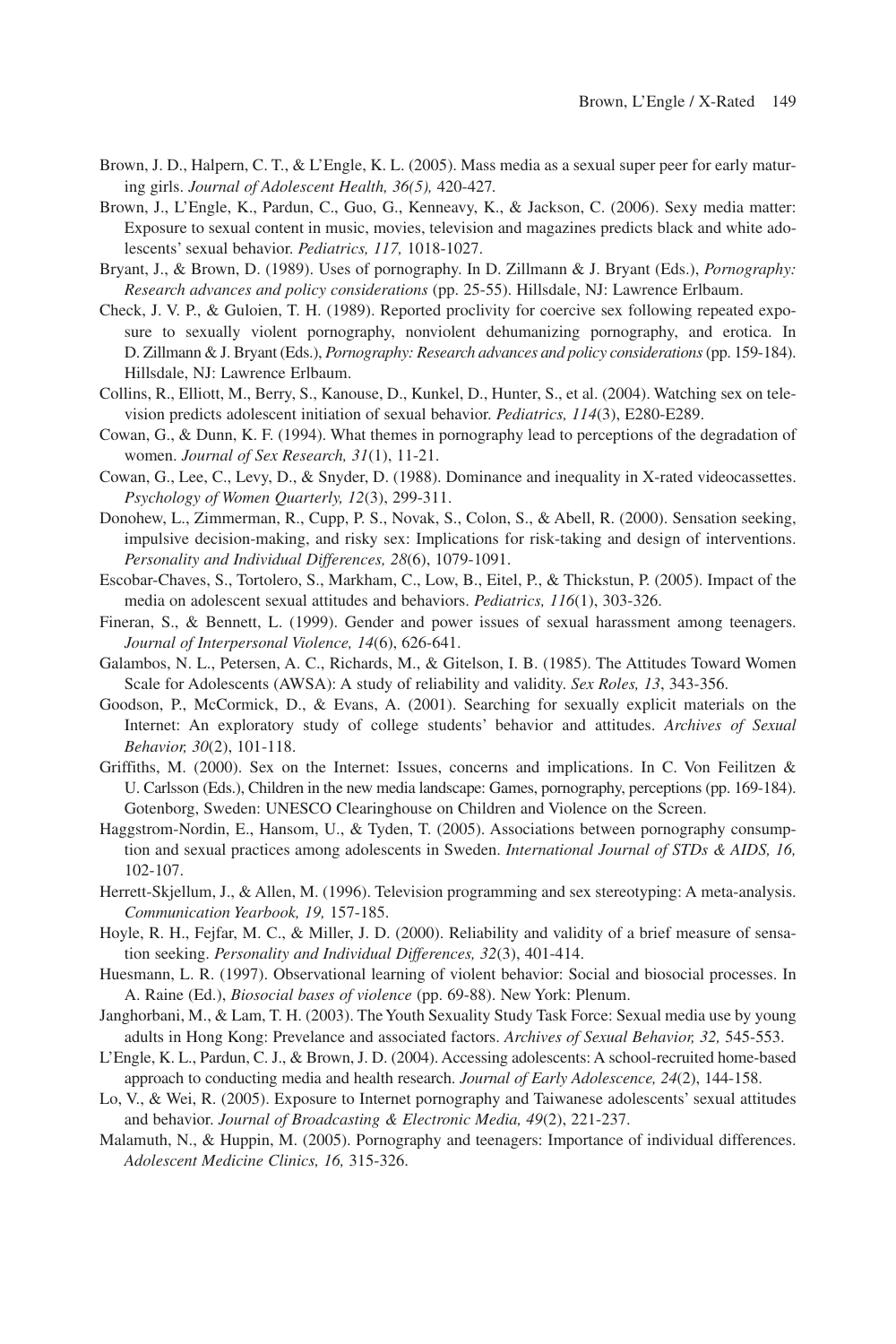- Mitchell, K. J., Finkelhor, D., & Wolak, J. (2003). The exposure of youth to unwanted sexual material on the Internet: A national survey of risk, impact, and prevention. *Youth & Society, 34*(3), 330-358.
- Murnen, S. K., & Byrne, D. (1991). Hyperfemininity: Measurement and initial validation of the construct. *The Journal of Sex Research, 28*, 479-489.
- Nathan, D. (2007). *Pornography.* Toronto, Canada: Groundwork Books.
- Peter, J., & Valkenburg, P. M. (2006a). Adolescents' exposure to sexually explicit material on the Internet. *Communication Research, 33*(2), 178-204.
- Peter, J., & Valkenburg, P. M. (2006b). Adolescents' exposure to sexually explicit online material and recreational attitudes toward sex. *Journal of Communication, 56,* 639-660.
- Pleck, J. H., Sonenstein, F. L., & Ku, L. C. (1994). Attitudes toward male roles among adolescent males: A discriminant validity analysis. *Sex Roles, 30*, 481-501.
- Rideout, V. (2001). *Generation RX.com: How young people use the Internet for health information.* Menlo Park, CA: Kaiser Family Foundation.
- Roberts, D., & Foehr, U. G. (2004). *Kids & media in America*. Cambridge, UK: Cambridge University Press.
- Roe, K. (1995). Adolescents' use of socially disvalued media: Towards a theory of media delinquency. *Journal of Youth and Adolescence, 24*(5), 617-631.
- Rogala, C., & Tyden, T. (2003). Does pornography influence young women's sexual behavior? *Women's Health Issues, 13,* 39-43.
- *Sexually Transmitted Disease Surveillance, 2003*. (2004). Atlanta, GA: Centers for Disease Control and Prevention, U.S. Department of Health and Human Services.
- Sprecher, S., McKinney, K., & Orbuch, T. L. (1991). The effect of current sexual-behavior on friendship, dating, and marriage desirability. *Journal of Sex Research, 28*(3), 387-408.
- Steele, J. R. (1999). Teenage sexuality and media practice: Factoring in the influences of family, friends, and school. *Journal of Sex Research, 36*(4), 331-341.
- Tolman, D., Kim, J. L., Schooler, D., & Sorsoli, C. L. (2007). Rethinking the association between television viewing and adolescent sexuality development: Bringing gender into focus. *Journal of Adolescent Health, 40,* 84.
- Traeen, B., Nilsen, T. S., & Stigum, H. (2006). Use of pornography in traditional media and on the Internet in Norway. *Journal of Sex Research, 43*(3), 245-254.
- Trostle, L. C. (1993). Pornography as a source of sex information for university students: Some consistent findings. *Psychological Reports, 72*(2), 407.
- Tyden, T., Olsson, S. E., & Haggstrom-Nordin, E. (2001). Improved use of contraceptives, attitudes toward pornography and sexual harassment among female university students. *Women's Health Issues, 11,* 87-94.
- Varga, C. A. (2003). How gender roles influence sexual and reproductive health among South African adolescents. *Studies in Family Planning, 34,* 3, 160-172.
- Ventura, S. J., Abma, J. C., Mosher, W. D., & Henshaw, S. (2004). Estimated pregnancy rates for the United States, 1999-2000: An update. *National Vital Statistics Report, 52*(3), 1-9.
- Ward, L. M. (2003). Understanding the role of entertainment media in the sexual socialization of American youth: A review of empirical research. *Developmental Review, 23,* 347-388.
- Weisskirch, R. S., & Murphy, L. C. (2004). Friends, porn, and punk: Sensation seeking in personal relationships, Internet activities, and music preference among college students. *Adolescence, 39*(154), 189-201.
- Wingood, G. M., DiClemente, R. J., Harrington, K., Davies, S., Hook, E. W., & Oh, M. K. (2001). Exposure to X-rated movies and adolescents' sexual and contraceptive-related attitudes and behaviors. *Pediatrics, 107*(5), 1116-1119.
- Zillmann, D. (1989). The effects of prolonged consumption of pornography. In D. Zillmann & J. Bryant (Eds.), *Pornography: Research advances and policy considerations* (pp. 127-158). Hillsdale, NJ: Lawrence Erlbaum.